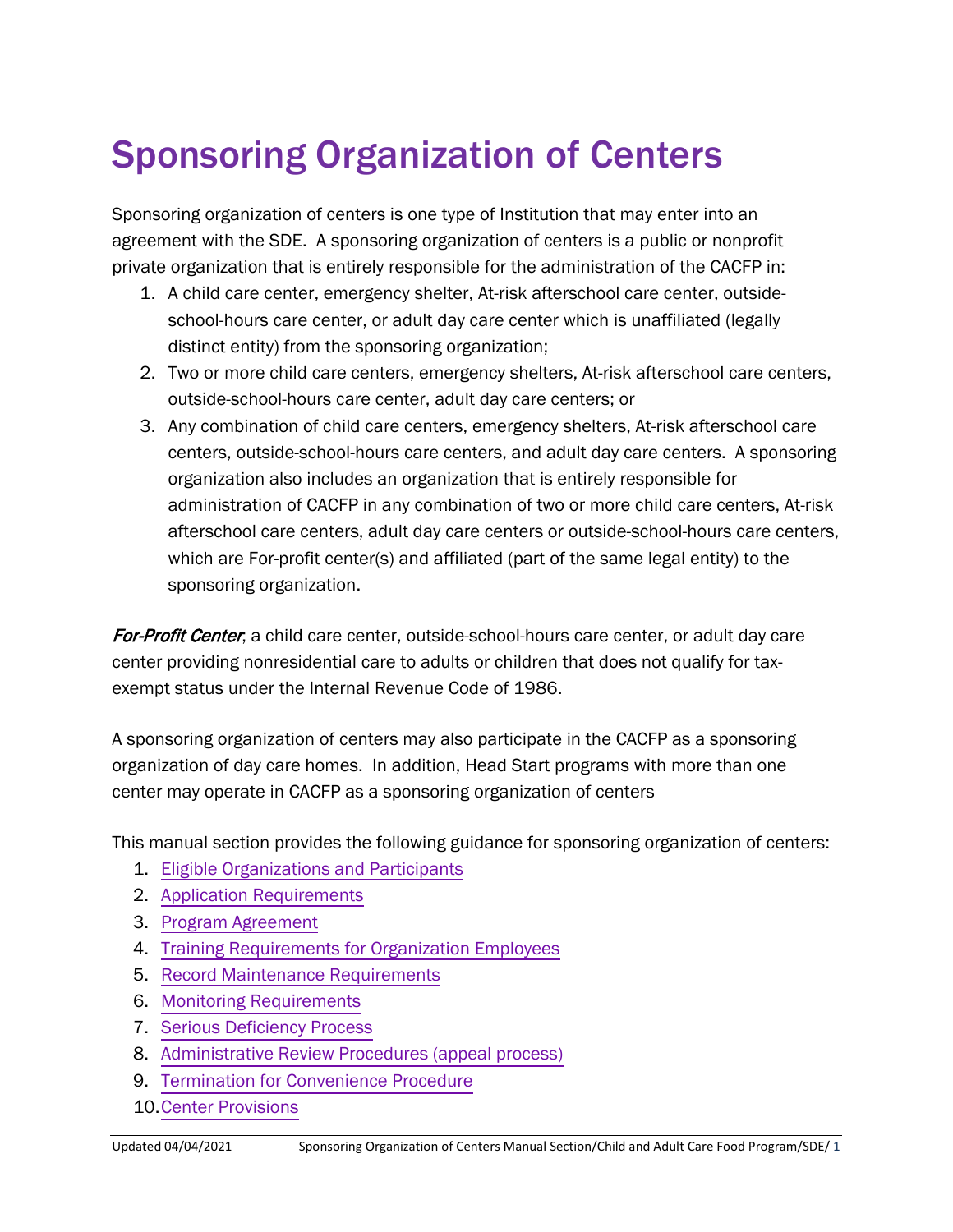## <span id="page-1-0"></span>Eligible Organizations and Participants

Except for for-profit centers and sponsoring organizations of such centers, organizations must be public, or have tax exempt status under the Internal Revenue Code of 1986. A forprofit organization shall be eligible to serve as a sponsoring organization for for-profit centers which have the same legal identity (affiliated) as the organization, but shall not be eligible to sponsor for-profit centers which are legally distinct (unaffiliated) from the organization, day care homes, or public or private nonprofit centers.

#### ELIGIBLE PARTICIPANTS

CACFP serves the following participants enrolled in non-residential day care programs or residential homeless shelters:

- 1. Children age 12 years or under;
- 2. Children of migrant workers age 15 or under;
- 3. Children and youth age 18 or under in emergency shelters;
- 4. Children and youth age 18 or under at the start of the school year participating in At-Risk Afterschool Centers;
- 5. Participants of any age who have one or more disabilities, as determined by the State of Idaho, and when the majority of enrollees in the center are age 18 or under; and
- 6. Adults participating in a qualifying adult day care center who are functionally impaired or 60 years of age or older.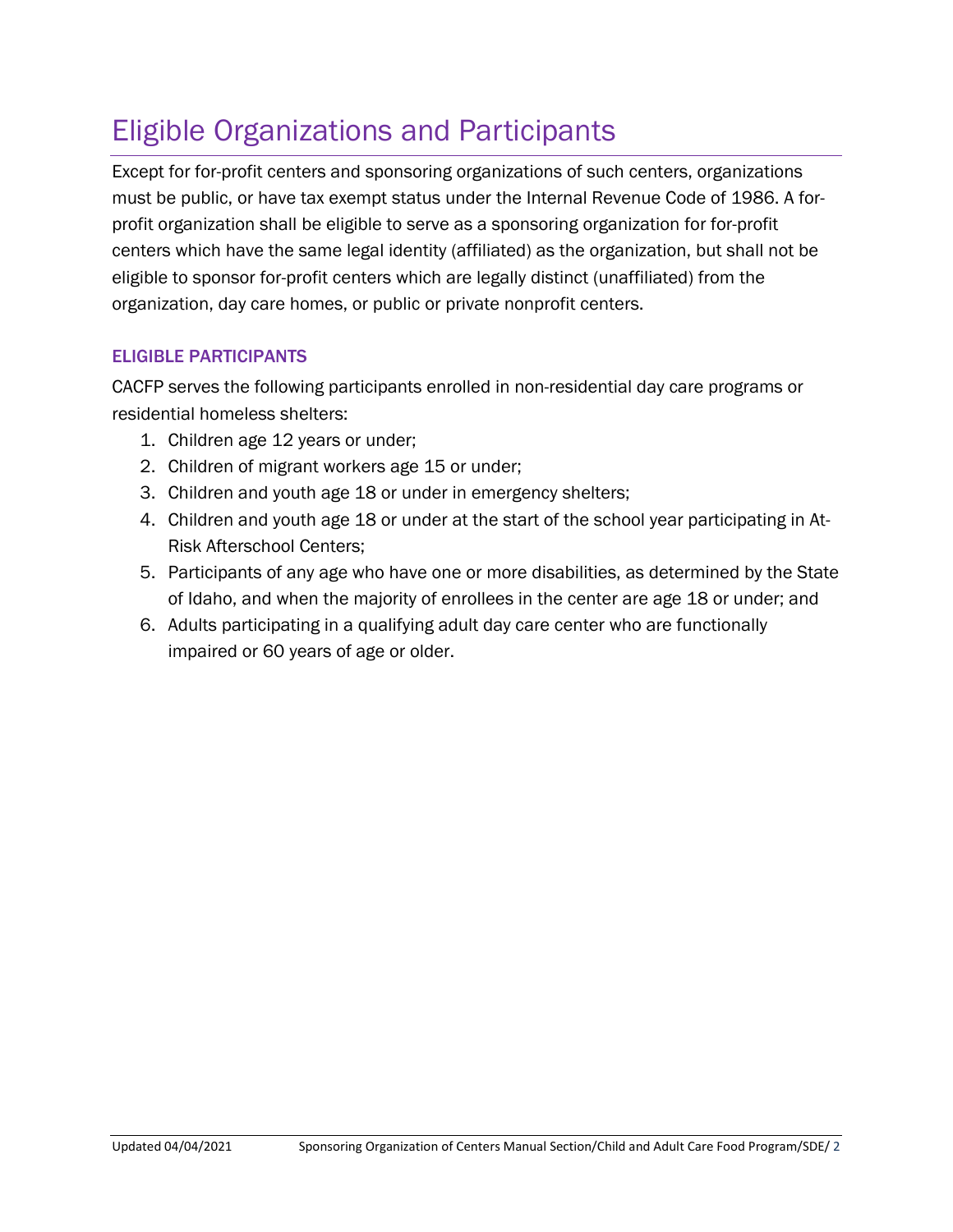## <span id="page-2-0"></span>Application Requirements

New and renewing sponsoring organizations must submit to SDE a complete application packet in MyIdahoCNP with all information required for its approval, and the approval of the facilities under its jurisdiction. [7 CFR 226.6(b) and 226.6(f)] The information must demonstrate that a new sponsoring organization has the administrative and financial capability to operate CACFP in accordance with 7 CFR 226.15, 226.16, and with the performance standards set forth in 7 CFR 226.6(b)  $(1)$  (xviii), and that a renewing sponsoring organization has the administrative and financial capability to operate CACFP in accordance 7 CFR 226.15, 226.16, and with the performance standards set forth in 7 CFR 226.6(b) (2) (vii). These requirements are also included in the Application Process and Annual Updates section of this manual.

The following items must be provided to SDE when a sponsoring organization is new and when updated by the sponsoring organization. Each must be either attached to the application packet in MyIdahoCNP under the checklist or certified in the application packet.

## MANAGEMENT PLAN AND ADMINISTRATIVE BUDGET

A sponsoring organization management plan and administrative budget must include information sufficient to document the sponsoring organization's compliance with the performance standards. [7 CFR 226.6(b) (1) (xviii) and 226.6(b) (2) (vii)] See the Financial Audits and Budget Requirements section of this manual for more information on budget and reporting requirements.

## MONITORING STAFF RATIOS

A sponsoring organization of centers must document that, to perform monitoring, it will employ the equivalent of one full-time staff person for each 25 to 150 centers it sponsors.

SDE determines the appropriate level of staffing for monitoring for each sponsoring organization shall be consistent with the above specified ranges and factors. SDE requires sponsoring organizations to complete and submit a Monitoring Staff Ratio form to determine the appropriate level of monitoring staff is provided by each organization. The monitoring staff equivalent includes the employee's time spent on scheduling, travel time, review time, follow-up activity, report writing, and activities related to the annual updating of participants enrollment forms.

If the sponsoring organization sponsors both homes and centers and meets either the 50 homes or 25 centers thresholds, SDE will utilize the staffing standard for the most common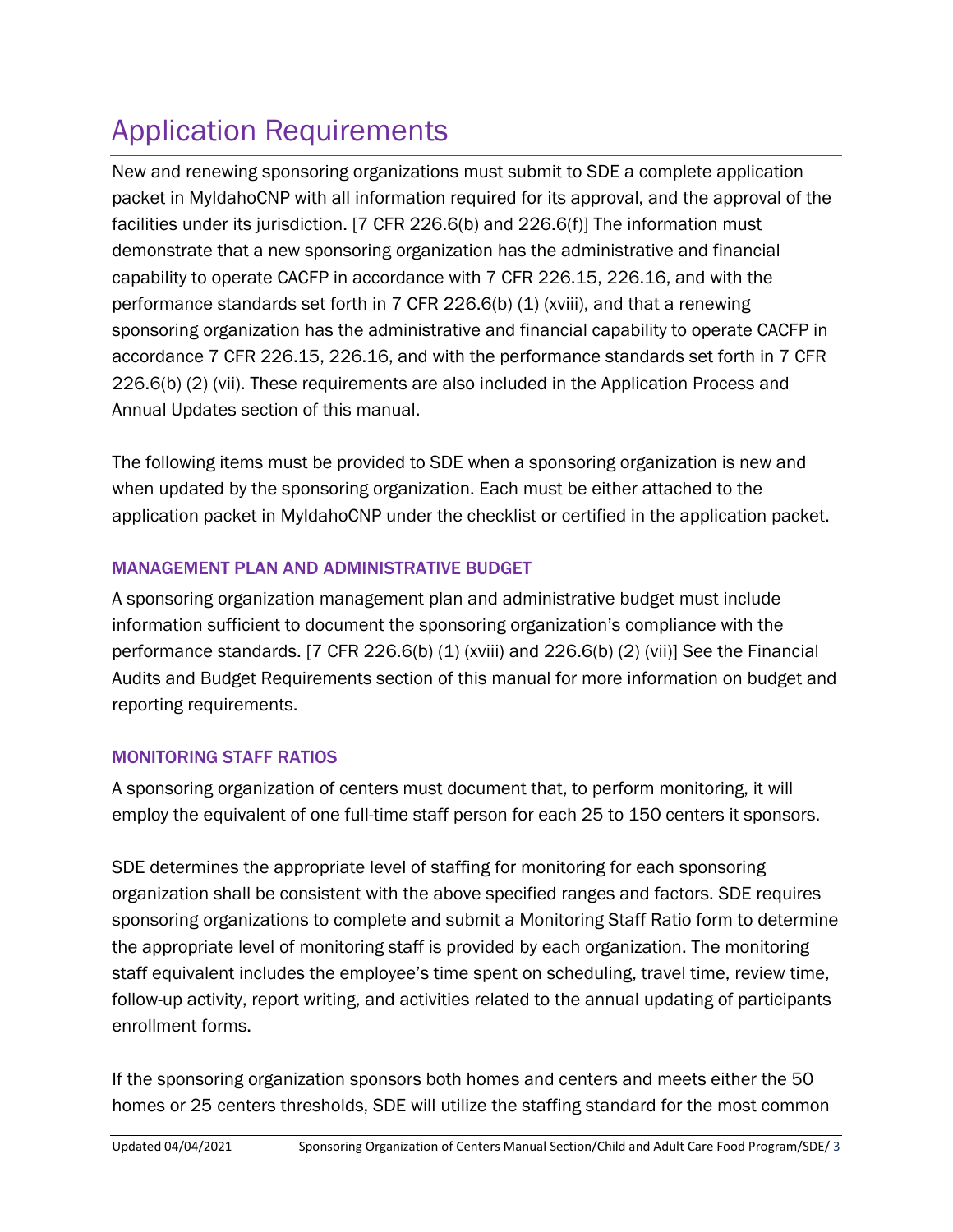type of facility operated by that sponsor.

#### MONITORING PROCEDURES

Each sponsoring organization must provide the organization's most current monitoring procedures to SDE in the MyIdahoCNP application packet attached to the checklist. The monitoring procedures must include a procedure to conduct pre-approval visits to all new facilities prior to claiming meals for reimbursement and submitting their site application for approval in MyIdahoCNP. The pre-approval visits are conducted to discuss CACFP benefits and verify that the proposed food service does not exceed the capability of the center (facility).

#### ADMINISTRATIVE COSTS

For sponsoring organizations of centers, the portion of the administrative costs to be charged to CACFP may not exceed 15 percent of the *meal reimbursements* estimated or actually earned during the budget year, unless SDE grants a waiver in accordance with 7 CFR 226.7(g). A sponsoring organization of centers must include in the administrative budget all administrative costs, whether incurred by the sponsoring organization or its sponsored centers. If at any point a sponsoring organization determines that the meal reimbursements estimated to be earned during the budget year will be lower than that estimated in its administrative budget, the sponsoring organization must amend its administrative budget to stay within the 15 percent limitation (or any higher limit established pursuant to a waiver granted under 7 CFR 226.7(g)) or seek a waiver. Failure to amend the budget will result in appropriate fiscal action in accordance with 7 CFR 226.14(a).

#### SITE APPLICATION

A complete new or renewing site application must be submitted for approval in MyIdahoCNP for each sponsored child care and adult day care facility, including all necessary license or health/safety inspections. The site application must include all eligibility information for the site and participants. Each center owner and director's contact information must be provided in the application. This includes the name of the center owner and director, their mailing address, and date of birth. Sponsoring organizations must immediately notify SDE in writing if any sites are terminating for convenience. The termination for convenience procedures are provided in this manual section.

#### LICENSE OR HEALTH AND SAFETY INSPECTIONS

Each facility's license, or if the facility is exempt from licensing, their most current health and fire safety inspection, must be attached in the application packet checklist in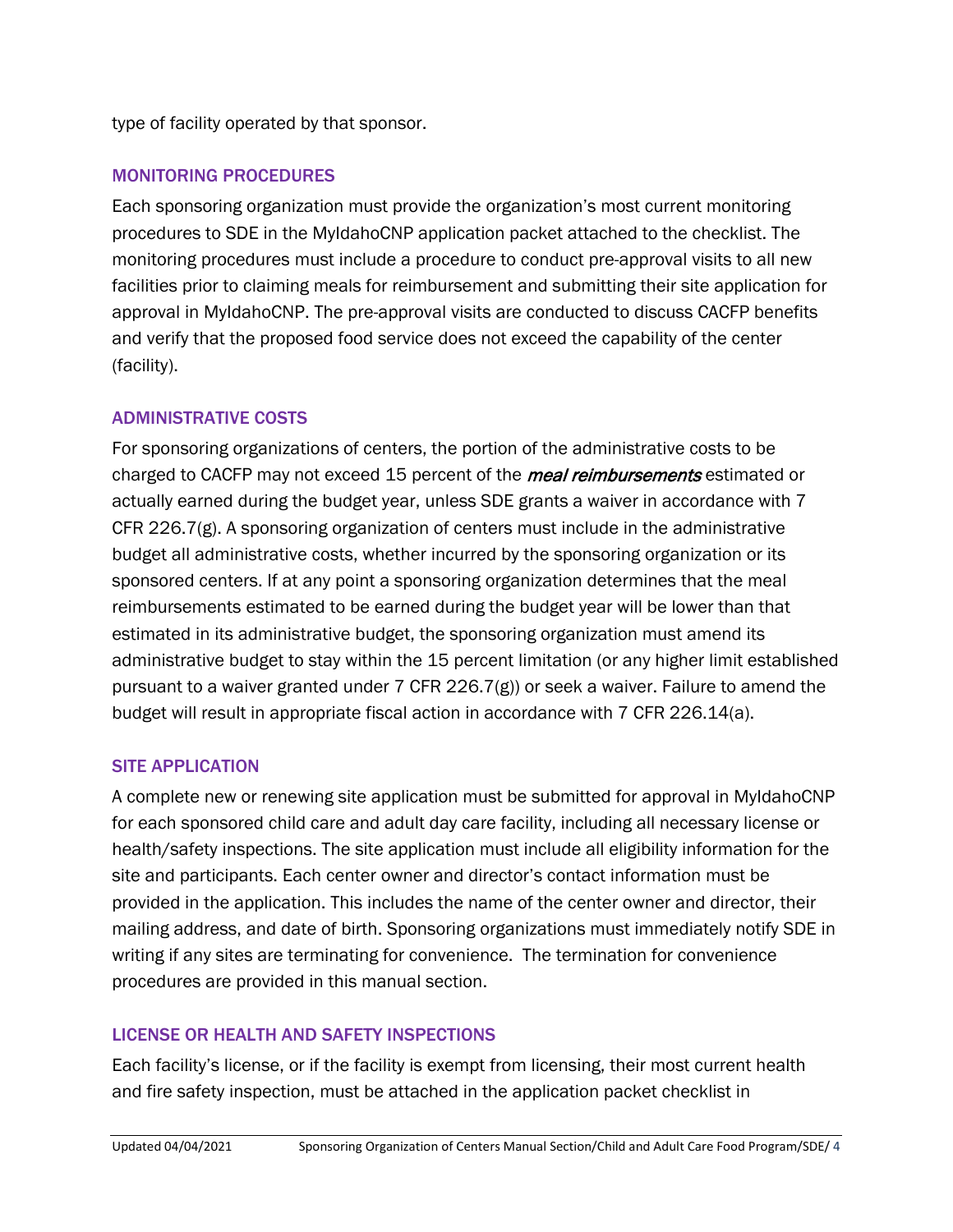MyIdahoCNP before the packet may be submitted for approval.

#### PARENT NOTIFICATION LETTER

A copy of the sponsoring organization's parent notification letter, in a form and language easily understandable by the participant's parents or guardians, must be submitted in MyIdahoCNP application packet if the organization chooses to use a different letter than provided by SDE. The notice must inform parents of their facility's participation in CACFP, CACFP's benefits, the name and telephone number of the sponsoring organization, and the name and telephone number of the SDE CACFP office.

#### TERMINATION FOR CAUSE (SERIOUS DEFICIENCY PROCESS) AND ADMINISTRATIVE REVIEW PROCEDURES

SDE has determined that the sponsoring organization is responsible for the administrative review of a proposed termination of a day care home or unaffiliated center's agreement for cause, pursuant to 7 CFR 226.6(I)(1), therefore, a copy of the sponsoring organization's administrative review procedures and serious deficiency process must be provided to SDE. The sponsoring organization's supplemental serious deficiency and administrative review procedures must comply with the procedures provided in this section and 7 CFR 226.6(l);

#### OUTSIDE EMPLOYMENT POLICY

A copy of the sponsoring organization's outside employment policy must be submitted. The policy must restrict other employment by employees that interferes with an employee's performance of CACFP related duties and responsibilities, including outside employment that constitutes a real or apparent conflict of interest.

#### ADMINISTRATIVE, FINANCIAL AND MONITORING RESPONSIBILITY

Each sponsoring organization shall accept final administrative and financial responsibility for CACFP food service operations in all centers under its jurisdiction. Sponsoring organizations may not contract out for management of CACFP. In addition, sponsoring organizations shall provide adequate supervisory and operational personnel for the effective management and monitoring of the CACFP at all facilities it sponsors.

#### SPONSORING ORGANIZATION PLANS TO TRAIN ALL KEY STAFF AND FACILITIES

Sponsoring organizations must provide training on CACFP duties and responsibilities to key staff from all sponsored facilities prior to the beginning of CACFP operations and at least annually thereafter. At a minimum, such training must include instruction, appropriate to the level of staff experience and duties, on CACFP's meal patterns, meal counts, claims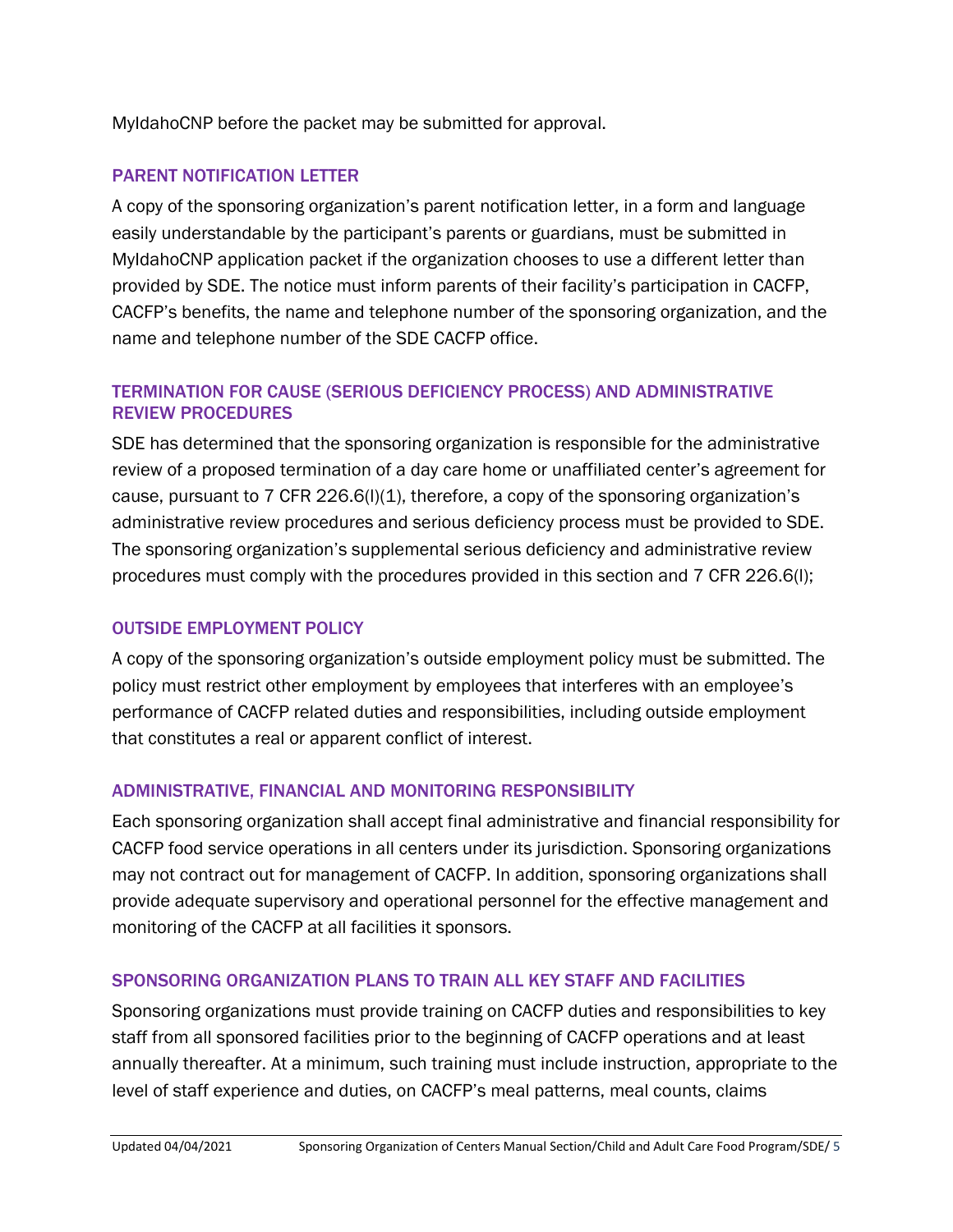submission and review procedures, recordkeeping requirements, and reimbursement system. Attendance by key staff is mandatory. Sponsoring organizations must also provide training to key staff at new facilities before claiming meals at those sites. See the training section under Centers Provision for more information. The sponsoring organization's training plans must be attached to the checklist in MyIdahoCNP application packet.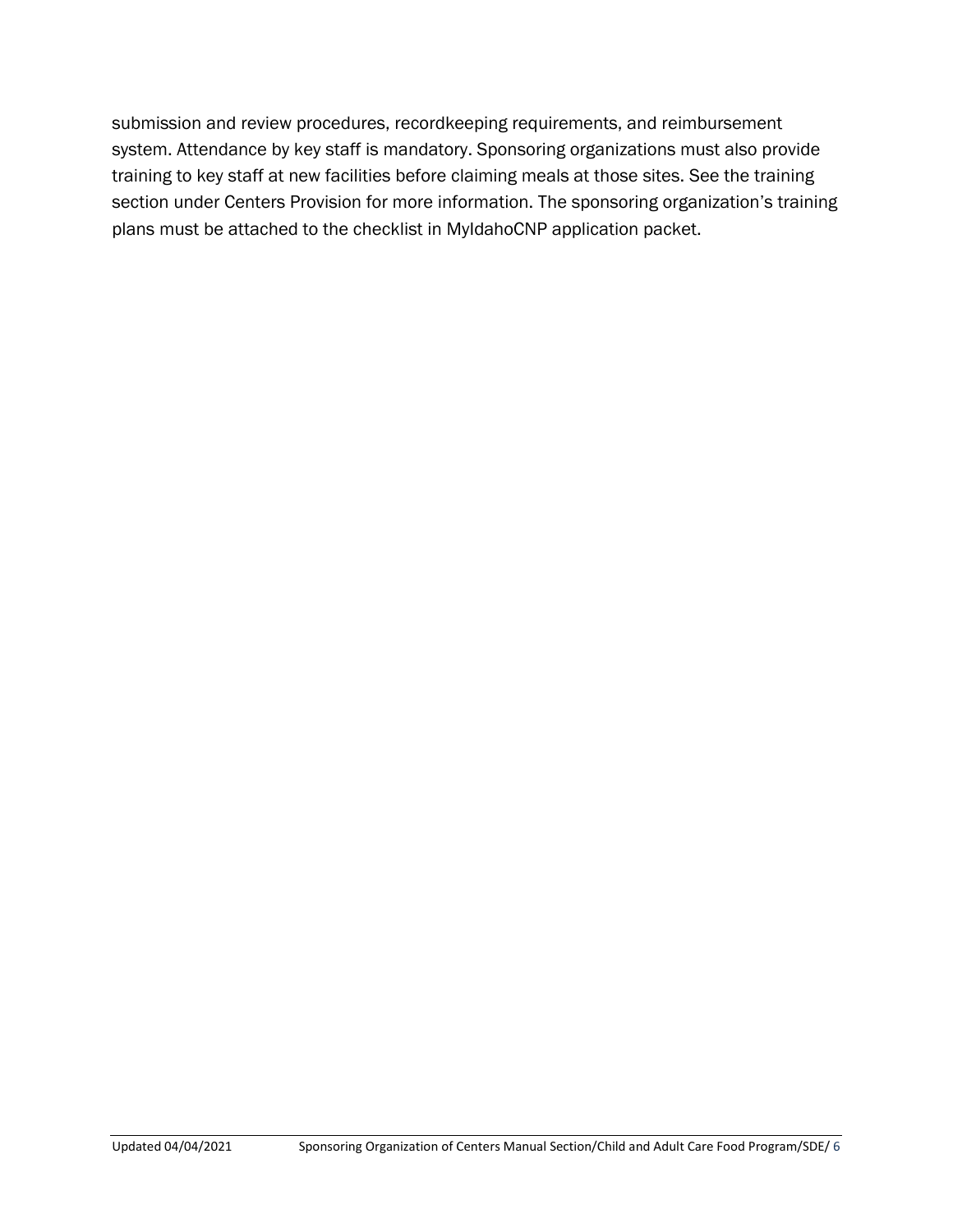## <span id="page-6-0"></span>Program Agreement

Each organization shall enter into a single permanent program agreement with SDE in accordance with 7 CFR 226.6(b) (4). The agreement must be maintained by both SDE and the organization for the entire time the organization operates the CACFP under SDE and for three years thereafter. For the full definition of the program agreement and required information in the agreement, please refer to the Acronyms and Definitions section of this manual.

SDE requires a sponsoring organization to enter into a written permanent agreement for the administration of CACFP with their unaffiliated facilities (child care centers, adult day care centers, emergency shelters, At-risk afterschool care centers, and outside-school-hours care centers). The agreement must be maintained by both the sponsoring organization and the facility for the entire time the facility operates in CACFP under the sponsoring organization and for three years thereafter.

The agreement shall specify the rights and responsibilities of both parties. Nothing in the preceding sentence shall be construed to limit the ability of the sponsoring organization to suspend or terminate the permanent agreement in accordance with 7 CFR 226.16(l).

## SPONSORING ORGANIZATION AGREEMENTS WITH CENTERS

SDE developed a written permanent agreement in English and Spanish that the sponsoring organization may use, or, if requested by the sponsoring organization, they may develop a written permanent agreement that must be approved by SDE before implementing. At a minimum, the agreement shall embody:

- 1. The right of the sponsoring organization, SDE, USDA, and other State and Federal officials to make announced or unannounced reviews of the facility's operations and to have access to its meal service and records during normal hours of operation;
- 2. The responsibility of the sponsoring organization to require key staff, as defined by SDE, to receive CACFP training prior to the facility's participation in CACFP, and at least annually thereafter, on content areas established by SDE, and the responsibility of the facility to participate in that training;
- 3. The responsibility of the facility to prepare and serve meals which meet the meal patterns specified in 7 CFR 226.20;
- 4. The responsibility of the facility to maintain records of menus, and of the number of meals, by type, served to enrolled participants;
- 5. The responsibility of the facility to promptly inform the sponsoring organization about any change in the number of participants enrolled for care or in its licensing or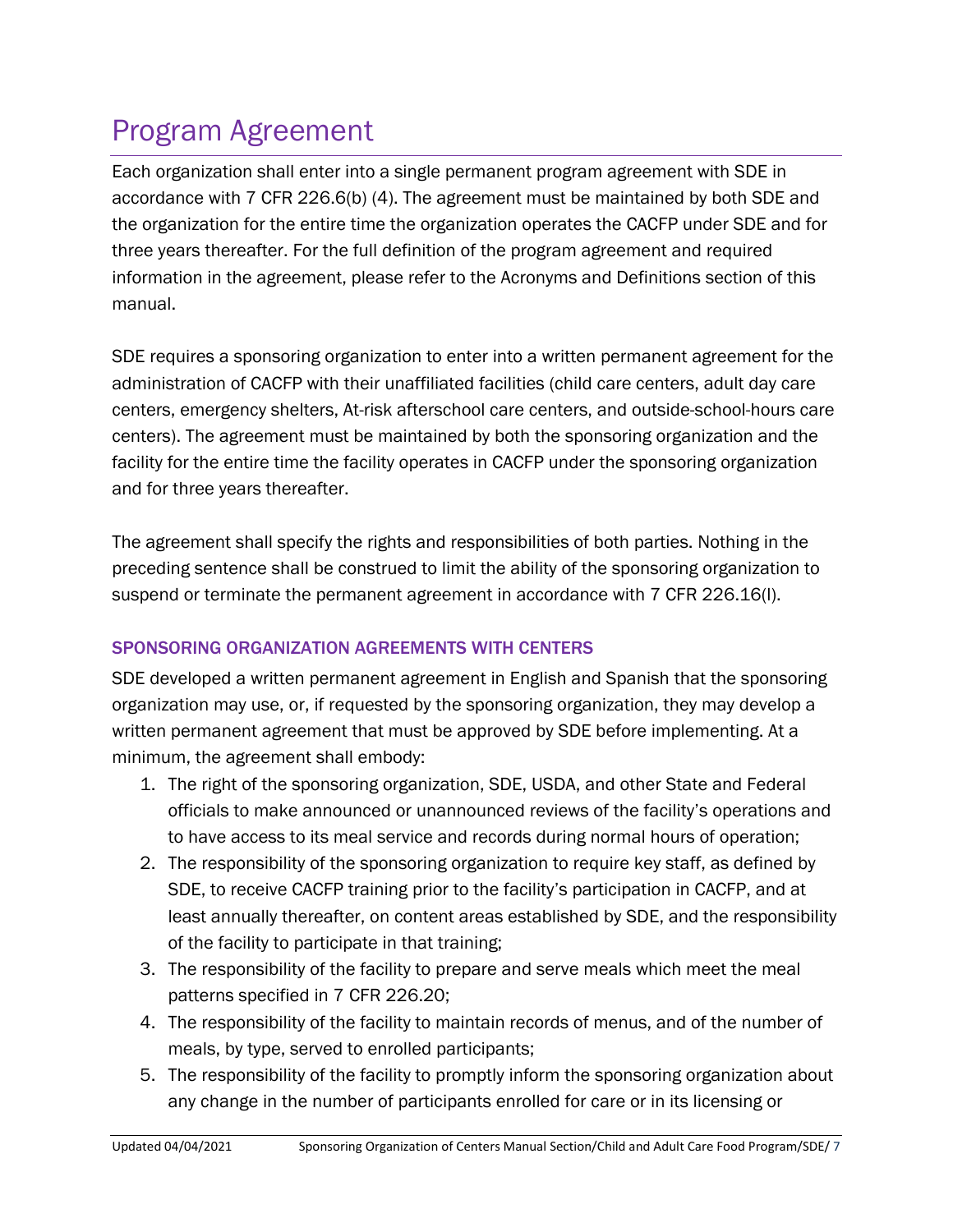approval status;

- 6. The meal types approved for reimbursement to the facility by SDE;
- 7. The right of the facility to receive in a timely manner the meal reimbursement rate for each meal served to enrolled participants for which the sponsoring organization has received payment from SDE. The sponsoring organization must not withhold CACFP payments to any facility for any other reason, except any amounts that the sponsoring organization has reason to believe are invalid, due to the facility having submitted a false or erroneous meal count;
- 8. The right of the sponsoring organization or the facility to terminate the agreement for cause or, subject to stipulations by SDE, convenience;
- 9. A prohibition of any sponsoring organization to charge a fee to the facility for its CACFP administrative services. The sponsoring organization may only maintain up to 15% of the facilities meal reimbursement for the organizations administrative expense;
- 10.If SDE has approved a time limit for submission of meal records by facilities, that time limit shall be stated in the agreement;
- 11.SDE's policy to restrict transfers of facilities between sponsoring organizations;
- 12.The responsibility of the facility to notify their sponsoring organization in advance whenever they are planning to be closed during the meal service period. The agreement must also state that, if this procedure is not followed and an unannounced review is conducted when the children are not present in the facility, claims for meals that would have been served during the unannounced review will be disallowed;
- 13.The facility's opportunity to request an administrative review if a sponsoring organization issues a notice of proposed termination of the facility's CACFP agreement, or if a sponsoring organization suspends participation due to health and safety concerns, in accordance with 7 CFR 226.6(1) (2); and
- 14.If so instructed by its sponsoring organization, the facility's responsibility to distribute to parents a copy of the sponsoring organization's notice to parents.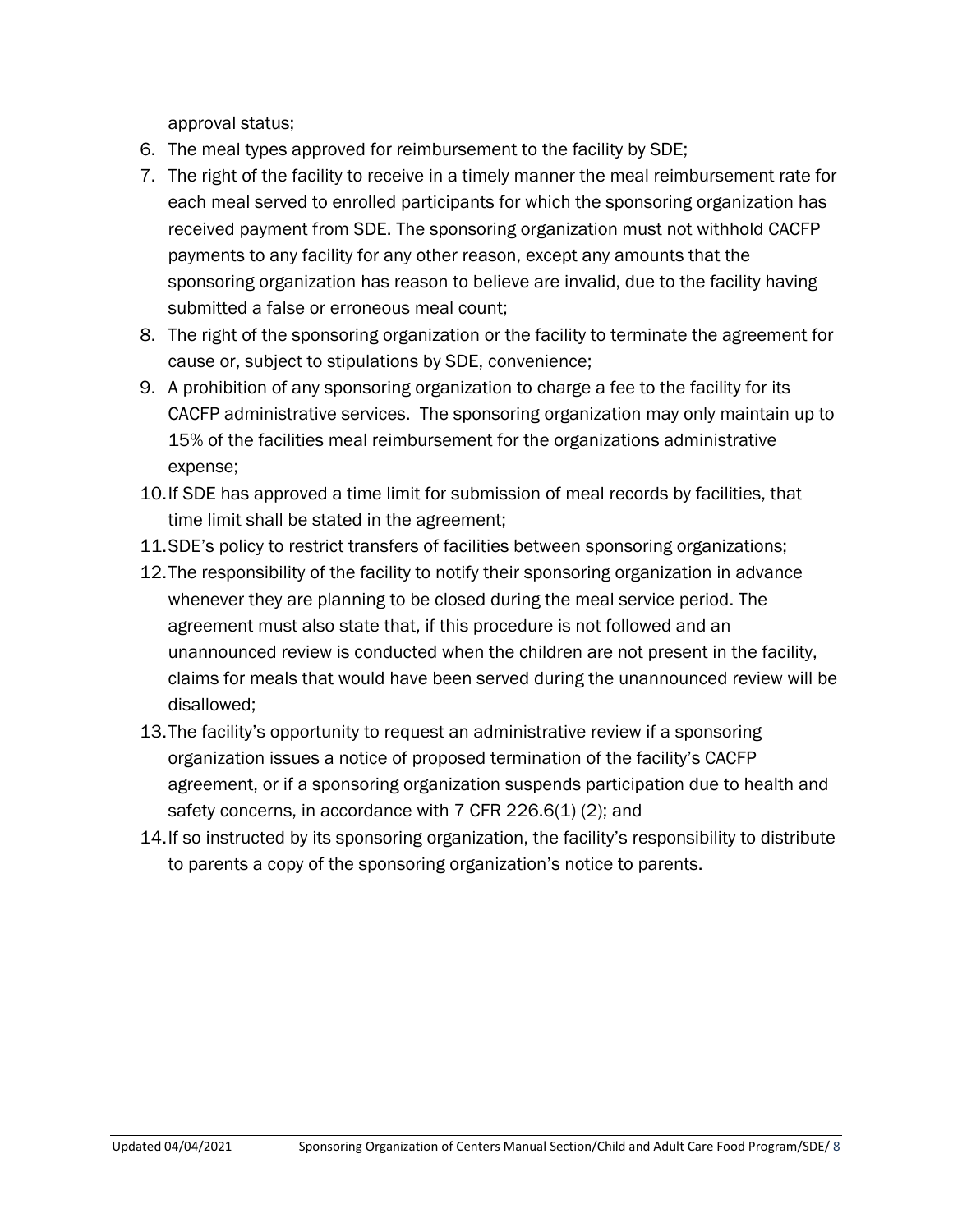## <span id="page-8-0"></span>Training Requirements for Organization Employees

The SDE provides training and technical assistance to new and renewing sponsoring organizations' key staff. In turn, sponsoring organizations must provide CACFP training and require their staff who did not attend SDE training, to attend their training prior to the organization's participation in CACFP, and annually thereafter. The training must be provided to all staff who is involved with CACFP operations and record keeping. The sponsoring organization is responsible for training their monitoring staff on monitoring requirements and their monitoring procedures. The monitoring training must be documented in the sponsoring organization's staff training, in addition to the SDE training requirements and recommendations listed in the Center Provision provided later in this section. Sponsoring organizations must follow the same documentation requirements as centers.

Sponsoring organizations are required to train all new staff in the organization on CACFP and Civil Rights requirements soon after they are hired and before they take responsibility for their CACFP duties. To provide adequate back-up, more than one staff person should be thoroughly trained in each CACFP function.

Key staff required to complete SDE new sponsoring organization training are:

- Executive Director: and
- **Program contact if different from executive director;**
- **If applicable, the financial or business manager**

#### SDE ANNUAL CACFP MANDATORY TRAINING

Each year the program contact is required to attend the SDE CACFP training and additional key staff may be requested by SDE to attend as well. Mandatory annual training occurs in August of each year and may be a combination of online and in person training. SDE will notify organizations each year of the dates and places of the annual training(s) and provide registration information. Annual training highlights changes in policy and procedures, provides program updates, and focuses training on review findings from the current fiscal year.

For information on current SDE CACFP trainings available, please contact the Idaho State Department of Education, Child Nutrition Programs, at (208) 332-6821 or check the CNP website for information about current trainings available.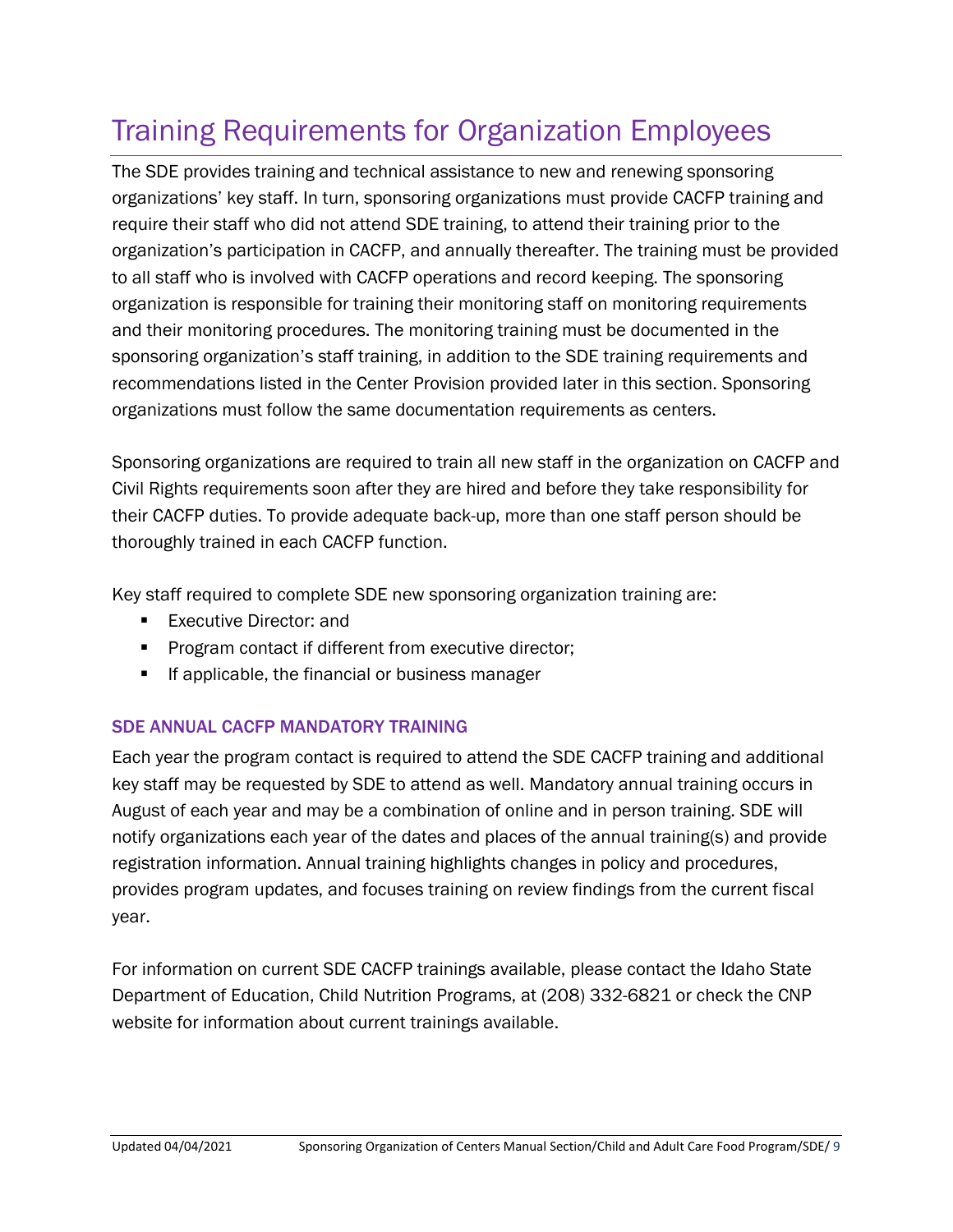## <span id="page-9-0"></span>Record Maintenance Requirements

Each sponsoring organization shall establish procedures to collect and maintain all CACFP records required in order to comply with the recordkeeping requirements established in 7 CFR 226.10(d) and 226.15(e), as well as any records required by SDE in order to justify the administrative payments made in accordance with 7 CFR 226.12(a). Failure to maintain such records shall be grounds for the denial of reimbursement for meals served during the period covered by the records in question and for the denial of reimbursement for costs associated with such records. Sponsoring organizations must maintain records for three years plus the current program year. SDE allows sponsoring organizations to maintain records either in hard copy or electronically. The records must be legible and available to SDE during CACFP reviews. At a minimum, the following records shall be collected and maintained:

- 1. The sponsor application packet and supporting documents in MyIdahoCNP, SDE's online application and claiming system. Sponsors may maintain the completed application forms in the system and are not required to print and maintain as hard copy records;
- 2. Documentation of the enrollment of each participant at centers (except for outsideschool-hours care centers, emergency shelters, and At-risk after school care centers). For child care centers, documentation of enrollment must be updated annually, signed by a parent or legal guardian, and include information on each child's normal days and hours of care and the meals normally received while in care.
- 3. All types of centers, except for emergency shelters and At-risk afterschool care centers, must maintain information used to determine eligibility for free or reducedprice meals in accordance with 7 CFR 226.23(e)(1).
- 4. Daily records indicating the number of participants in attendance and time of service meal counts, by type (breakfast, lunch, supper, and snacks), served to center participants.
- 5. Daily records indicating the number of meals, by type, served to adults performing labor necessary to the food service;
- 6. Copies of invoices, receipts, or other records required by SDE financial management instruction to document:
	- a) Administrative costs claimed by the sponsoring organization;
	- b) Operating costs claimed by the sponsoring organization; and
	- c) Income to the CACFP.
- 7. Copies of all claims for reimbursement submitted to SDE;
- 8. Receipts for all CACFP payments received from SDE;
- 9. For sponsoring organizations of unaffiliated centers, information concerning the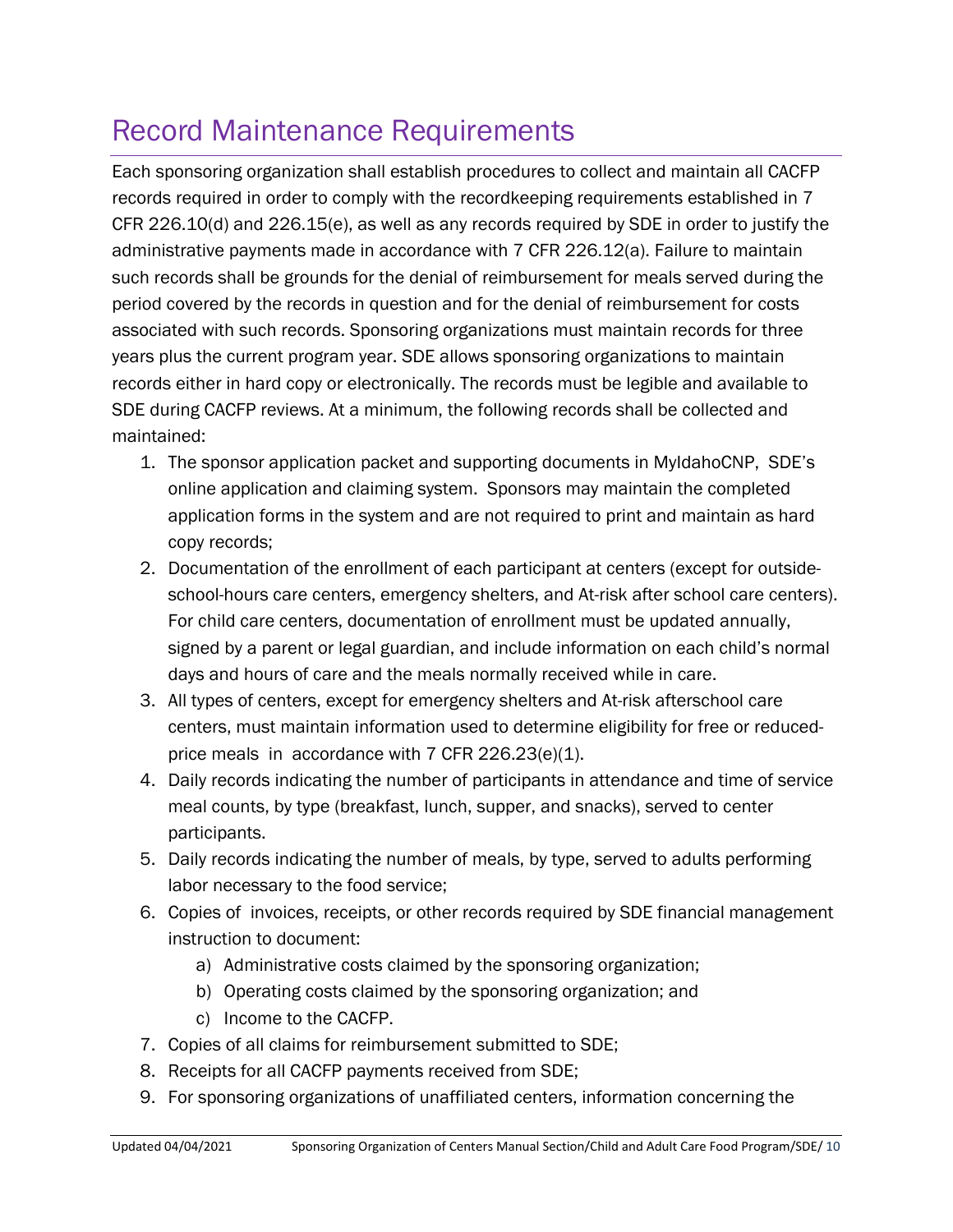dates and amounts of disbursement to each center;

- 10.Copies of menus and menu records required by SDE as provided in the Menu Planning and Menu Record Requirement section of this manual;
- 11.Each CACFP monitoring review conducted by SDE with technical assistance, findings and the corrective action prescribed and completed. Information concerning the location and dates of each child care or adult day care facility monitoring review, any problems noted, and the corrective action prescribed and effected;
- 12.Information on training session date(s) and location(s), as well as topics presented and names of participants;
- 13.Documentation of nonprofit food service to ensure that all CACFP reimbursement funds are used:
	- a) Solely for the conduct of the food service operation; or
	- b) To improve such food service operations, principally for the benefit of the enrolled participants.
- 14.For sponsoring organizations, records documenting the attendance at annual training of each staff member with monitoring responsibilities. Training must include instruction, appropriate to the level of staff experience and duties, on CACFP's meal patterns, meal counts, claims submission and claim review procedures, recordkeeping requirements, and an explanation of CACFP's reimbursement system.

## AREA ELIGIBILITY DETERMINATIONS FOR AT-RISK AFTERSCHOOL CARE CENTERS.

Sponsoring organizations of At-risk afterschool care centers must provide SDE the current school year attendance area information that it has obtained or verified with the appropriate school officials. This information will permit SDE to determine whether the centers they sponsor are located in eligible areas. Center area eligibility approval is effective for five years.

#### CLAIM SUBMISSION

Each sponsoring organization shall submit claims for reimbursement to SDE in accordance with 7 CFR 226.10. Please see the Claiming System and Required Records section of this manual for more information on SDE claim process and record keeping requirements.

## DISBURSEMENT OF FUNDS TO FACILITIES

Sponsoring organizations shall make payments of CACFP funds to unaffiliated child care centers, adult day care centers, emergency shelters, At-risk afterschool care centers, or outside-school-hours care centers within five working days of receipt from SDE, on the basis of the management plan approved by SDE. The SDE issues reimbursement payments based on meals times rates, payments to each facility may not exceed the rate times number of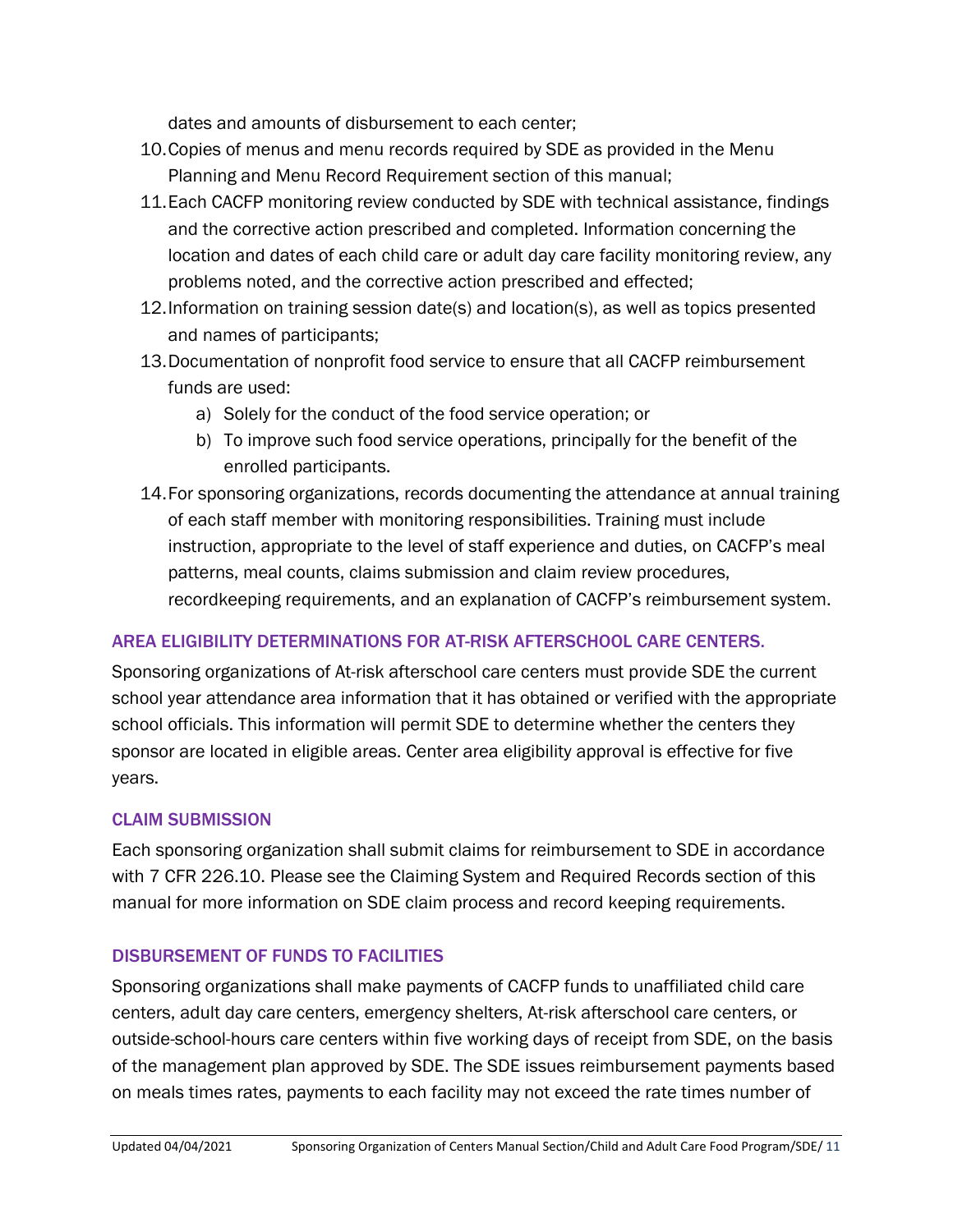meals documented on meal count records at each facility during any fiscal year. The sponsoring organization is required to maintain records of provider monthly payments, how the payment was distributed (check, direct deposit) and when the payment was issued. In addition, during SDE program reviews the SDE will review the organization bank statements to validate the payments.

#### SPECIAL MILK PROGRAM

Organizations may not participate in both the Child and Adult Care Food Program and the Special Milk Program at the same time. This will be monitored and validated by the SDE through MyIdahoCNP application and claiming system.

#### ELDERLY FEEDING PROGRAMS

Institutions which are school food authorities may use facilities, equipment and personnel supported by CACFP funds to support a nonprofit nutrition program for the elderly, including a program funded under the Older Americans Act of 1965 (42 U.S.C.3001 et seq.). Any CACFP reimbursement claimed with these expenses must be documented in the organization's financial records and reports.

#### REGULATIONS AND GUIDANCE

Each sponsoring organization must comply with all regulations issued by FNS and USDA, all instructions and handbooks issued by FNS and USDA to clarify or explain existing regulations, and all regulations, instructions and handbooks issued by SDE that are consistent with the CACFP regulations. All of these resources support the record keeping requirements described in the CACFP manual sections.

#### INFORMATION ON WIC

Each organization facility (other than outside-school-hours care centers, At-risk afterschool care centers, emergency shelters, and adult day care centers) must ensure that parents of enrolled children are provided with current information on the benefits and importance of the Special Supplemental Nutrition Program for Women, Infants, and Children (WIC) and the eligibility requirements for WIC participation. This may be accomplished by maintaining WIC brochures and/or poster in each facility in a location easily accessible by parents or legal guardians.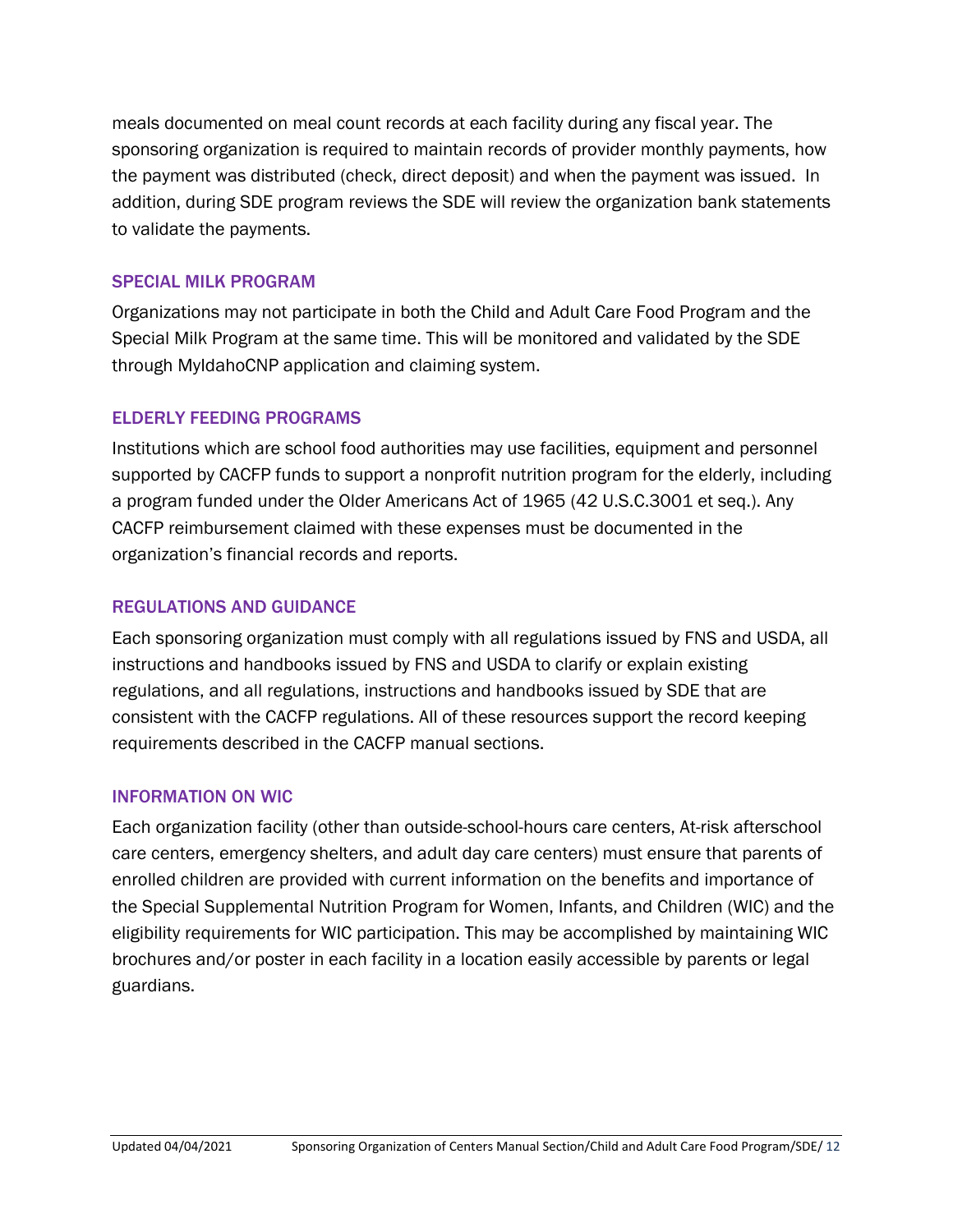## <span id="page-12-0"></span>Monitoring Requirements

A sponsoring organization must review each facility to ensure it operates according to program standards and requirements; provide adequate supervisory and operational personnel to effectively monitor each facility; and conduct all required facility reviews according to program regulations 7 CFR 226.16.

It is the responsibility of the sponsoring organization to provide sufficient training and technical assistance during the pre-approval and 4 week follow-up visits to assure successful participation for all facilities. The pre-approval visit must occur before CACFP operations begin. It is important to note; site staff may not monitor their own site. Technical assistance must be provided and documented during the early stages of CACFP participation.

Monitors are considered key staff in the sponsoring organization and must receive training when hired and annual thereafter by the organization. Sponsoring organizations must thoroughly train the sponsoring organization's monitors in CACFP and Civil Rights requirements and provide each monitor with the sponsoring organization's written monitoring procedures. The monitors are required to conduct regular visits at all facilities to determine compliance with meal patterns, record keeping, and other CACFP requirements. Monitoring reviews must assess whether the facility has corrected problems noted on the previous review(s), a reconciliation of the facility's meal counts with enrollment and attendance records for a five-day period, and an assessment of the facility's compliance with CACFP requirements pertaining to:

- 1. The meal pattern;
- 2. Licensing or if license exempt (current Health/Safety Inspections) ;
- 3. Attendance at training;
- 4. Meal counts;
- 5. Attendance records per participant;
- 6. Meal serving times and type of meal service;
- 7. Detailed menu and menu records;
- 8. Food safety and sanitation;
- 9. Infant meals and records if infants in care;
- 10.Medical statements for food substitutions forms;
- 11.Civil rights compliance;
- 12.The annual updating and content of enrollment forms (if the facility is required to have enrollment forms on file, as specified in 7 CFR 226.15(e) (2) and 226.15(e)  $(3)$ ).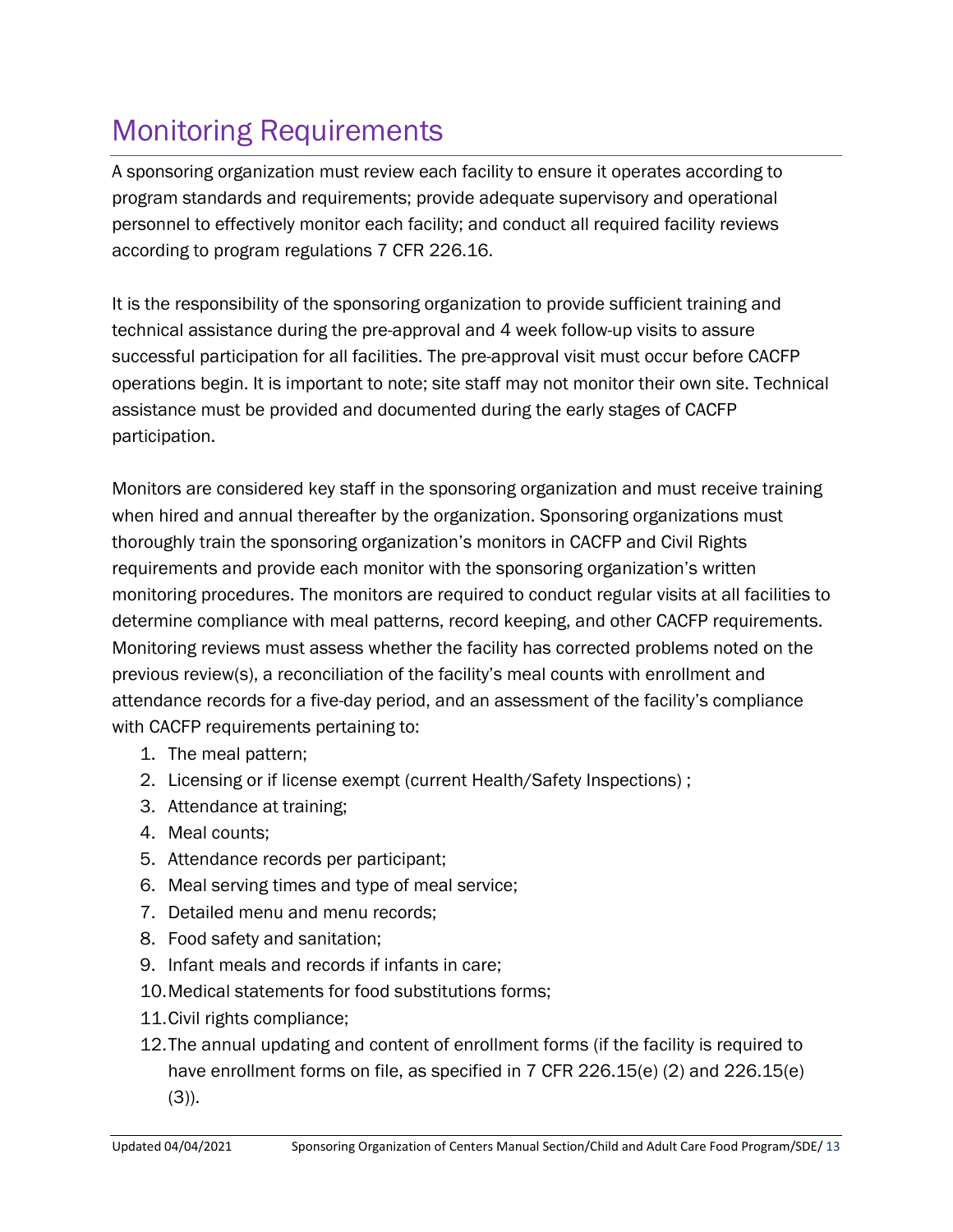#### FIVE DAY RECONCILIATION OF MEAL COUNTS.

Monitoring reviews must examine the meal counts recorded by the facility for five consecutive days during the current and/or prior claiming period month. For each day examined, monitors must use enrollment and attendance records (except in those outsideschool-hours care centers, At-risk afterschool care centers, and emergency shelters where enrollment records are not required) to determine the number of participants in care during each meal service and attempt to reconcile those numbers to the numbers of breakfasts, lunches, suppers, and/or snacks recorded in the facility's meal count for that day. Based on that comparison, monitors must determine whether the meal counts were accurate. If there is a discrepancy between the number of participants enrolled or in attendance on the day of review and prior meal counting patterns, the monitor must attempt to reconcile the difference and determine whether the establishment of an over claim is necessary.

#### FREQUENCY AND TYPE OF REQUIRED FACILITY MONITORING REVIEWS

Sponsoring organizations must review each facility three times each year, except when averaging is allowed. In addition:

- 1. At least two of the three reviews must be unannounced;
- 2. At least one unannounced review must include observation of a meal service;
- 3. At least one review must be made during each new facility's first four weeks of CACFP operations;
- 4. Not more than six months may elapse between reviews; and
- 5. Monitors must vary the timing of unannounced visits so they are unpredictable.

#### AVERAGING OF REQUIRED REVIEWS

If a sponsoring organization conducts one unannounced review of a facility in a year and finds no serious deficiencies (regardless of the type of facility), the sponsoring organization may choose not to conduct a third review of the facility that year, and may make its second review announced, provided that the sponsoring organization conducts an average of three reviews of all of its facilities that year, and that it conducts an average of two unannounced reviews of all of its facilities that year. When the sponsoring organization uses this averaging provision, and a specific facility receives two reviews in one review year, its first review in the next review year must occur no more than nine months after the previous review. A sponsoring organization must include in their monitoring procedures if they intend to use the averaging method when applicable.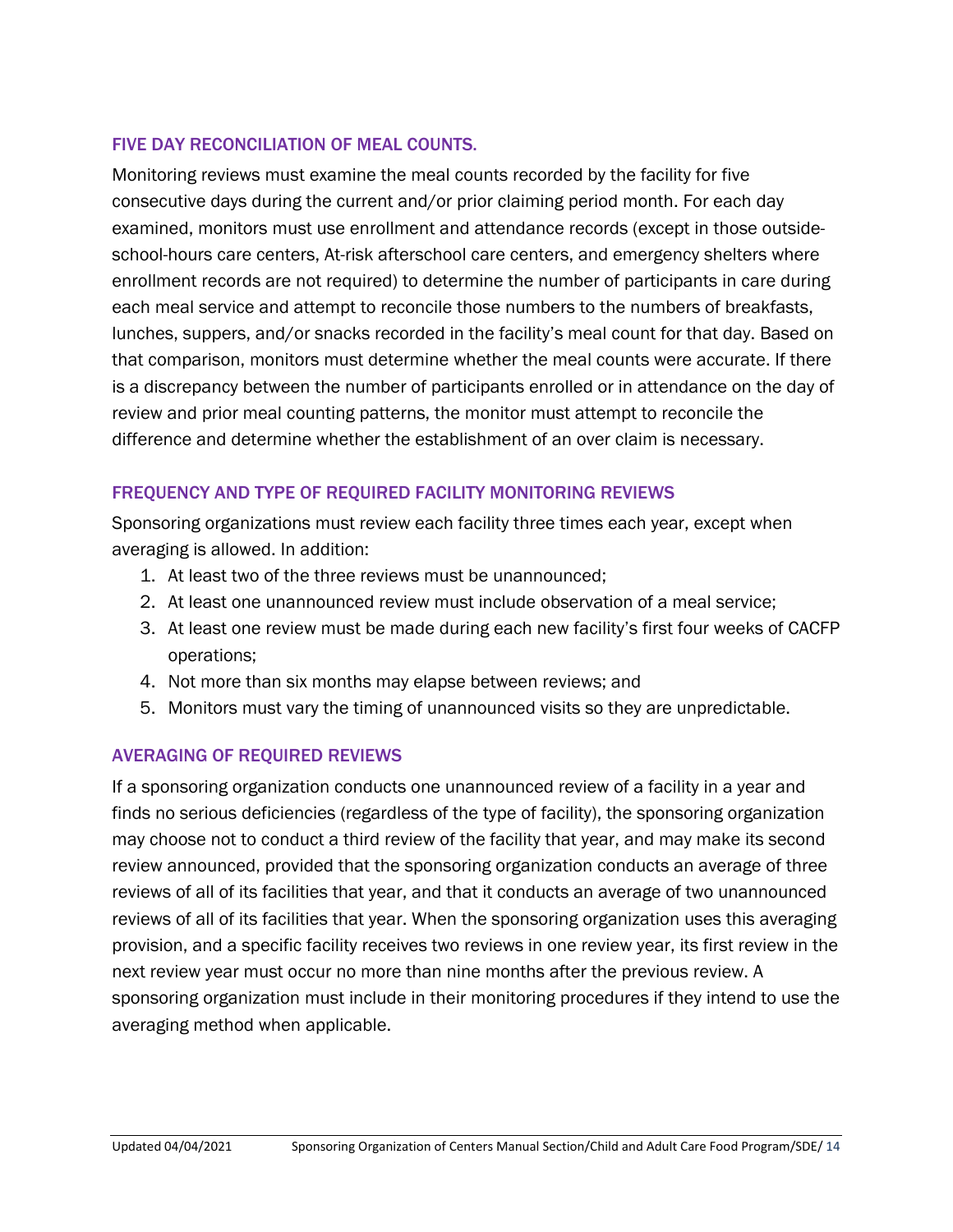#### SPONSORING ORGANIZATIONS MONITORING REQUIREMENTS WHEN FACILITIES OPERATE LESS THAN 12 MONTHS OUT OF THE YEAR

According to CACFP Memorandum #1-04: "Sponsor Monitoring Requirements in the Child and Adult Care Food Program (CACFP)", SDE in consultation with Western Regional Office (WRO) USDA, may exercise judgment in determining the minimum review requirements for a given sponsoring organization and its facilities. Below is Idaho SDE policy as of December 22, 2008.

- 1. Sponsored facilities that operate less than 12 months per year shall be reviewed, on site, according to the following schedule :
	- a) Facilities operating 0-4 months out of the year must be reviewed one (1) time.
	- b) Facilities operating 5-8 months out of the year must be reviewed two (2) times.
	- c) Facilities operating 9-12 months out of the year must be reviewed three (3) times.
- 2. If a serious deficiency is found at a facility, the sponsoring organization must review the facility at a minimum of three times per year for three years after the serious deficiency determination.
- 3. If a serious deficiency is found in the sponsoring organization operations, all sponsored facilities must be reviewed a minimum of three times per year for three years after the serious deficiency determination.

## FOLLOW-UP MONITORING REVIEWS

Any non-compliance findings or if the monitor detects one or more serious deficiencies during a facility monitoring review, the next review must be unannounced. A follow-up review must occur within 30 days of acceptable corrective action to ensure the facility corrected the finding(s) or serious deficiency(ies).

## MONITORING DOCUMENTATION

Sponsoring organizations must document all monitoring visits by completing a Sponsoring Organizations of Centers or Homes Monitoring Form. The monitor must thoroughly document what was observed on site visits and in required records. All questions and sections on the monitoring form must be completed. In this process, the monitor would be able to identify any problems and patterns of non-compliance if occurring. The monitor must review the results of the monitoring visit with the facility owner/director or provider. Both the monitor and facility owner/director or provider must sign the monitoring form prior to the monitor leaving the facility. Since SDE allows sponsoring organizations to maintain records electronically they may also collect electronic signatures when using a certification statement. Both forms are located in MyIdahoCNP under download forms. If the sponsoring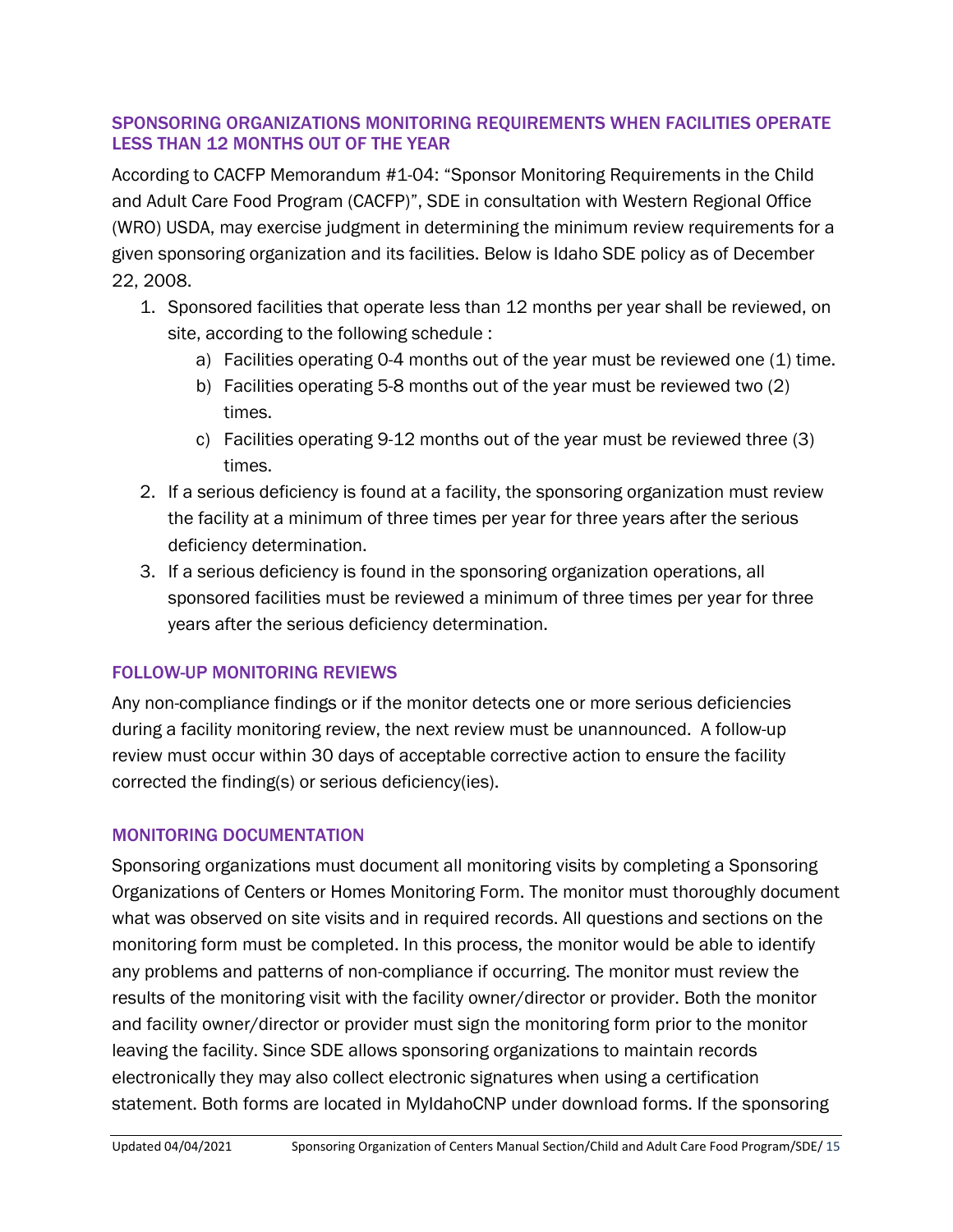organization chooses, they may develop their own monitoring form and submit it to SDE for approval prior to implementing the form.

Monitoring reviews that include a meal observation, the monitor must remain onsite during the entire approved meal service time to monitor the entire meal service. This is to verify the start and end time of meals service are within the approved meal service times and all reimbursable meals observed are recorded accurately on the meal count records. The meal counts shall also be verified by the monitor when the facility submits their claim to the sponsoring organization to ensure the number of meals observed match the number of meals claimed by the facility.

The sponsoring organization must also maintain a monitoring tracking log that reports:

- 1. Site name;
- 2. Date of each site review;
- 3. Meal observed-what was assessed;
- 4. Findings observed;
- 5. Corrective actions required;
- 6. Dates corrective action was due and received;
- 7. Any training or technical assistance that was provided;
- 8. Follow up action(s) or date of visit, if any; and
- 9. Date findings are corrected.

In addition, the sponsoring organization of unaffiliated centers must also maintain a serious deficiency tracking log that reports:

- 1. Site name;
- 2. Date of serious deficiency;
- 3. Description of serious deficiency;
- 4. Date serious deficiency letter sent to SDE;
- 5. Dates Corrective Action Plan (CAP) due and received;
- 6. Date of follow-up visit;
- 7. Date serious deficiency was temporarily deferred;
- 8. Date temporarily deferred letter was sent to SDE;
- 9. Date proposed termination;
- 10.Date proposed termination sent to SDE;
- 11.Date center terminated; and
- 12.Date termination letter sent to SDE.

SDE has a sample monitoring tracking log and a serious deficiency tracking log. Sponsoring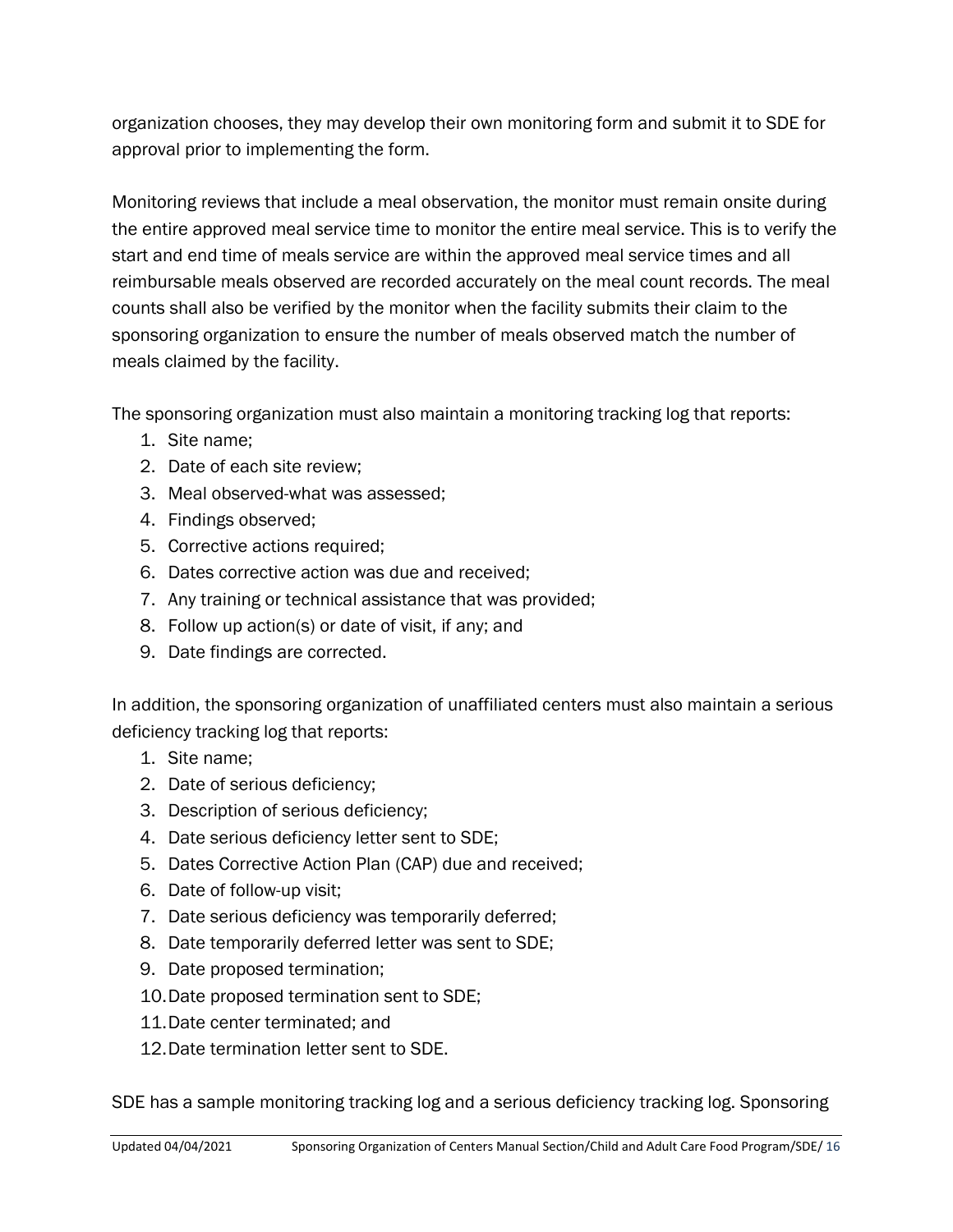organizations may use both logs or develop their own and submit their logs to SDE for approval prior to implementing.

If the monitor notes issues that need follow-up, a date for follow-up must be recorded on the original monitoring form and the tracking log, and the follow-up visit must be conducted and documented with resolutions noted.

#### NOTIFICATION OF UNANNOUNCED REVIEWS

Sponsoring organizations must provide each facility with written notification of the right of the sponsoring organization, SDE, USDA, and other State and Federal officials to make announced or unannounced reviews of its operations during the facility's normal hours of operation, and must also notify sponsored facilities that anyone making such reviews must show photo identification that demonstrates that they are employees of one of these entities. The sponsoring organization must provide the notice before meal service under CACFP begins. The written notice is included in the permanent CACFP agreement between the sponsoring organization and the facility.

#### OTHER REQUIREMENTS PERTAINING TO UNANNOUNCED REVIEWS

Unannounced reviews must be made only during the facility's normal hours of operation, and monitors making such reviews must show photo identification that demonstrates that they are employees of the sponsoring organization, SDE, USDA, or other State and Federal agencies authorized to audit or investigate CACFP operations.

#### IMMINENT THREAT TO HEALTH OR SAFETY

Sponsoring organizations that discover in a monitoring review, facility conduct or conditions that pose an imminent threat to the health or safety of participants or the public, the sponsoring organization must immediately notify the appropriate State or local licensing or health authorities and take action that is consistent with the recommendations and requirements of those authorities.

## HOUSEHOLD CONTACTS

Sponsoring organizations, as part of their monitoring of facilities, must comply with the household contact requirements established pursuant to 7 CFR 226.6(m) (5).

## When Household Contacts must be made by the Sponsoring Organization:

Sponsoring organizations are required to contact households in writing or by telephone within 60 days of finding irregularities. The sponsoring organization must conduct household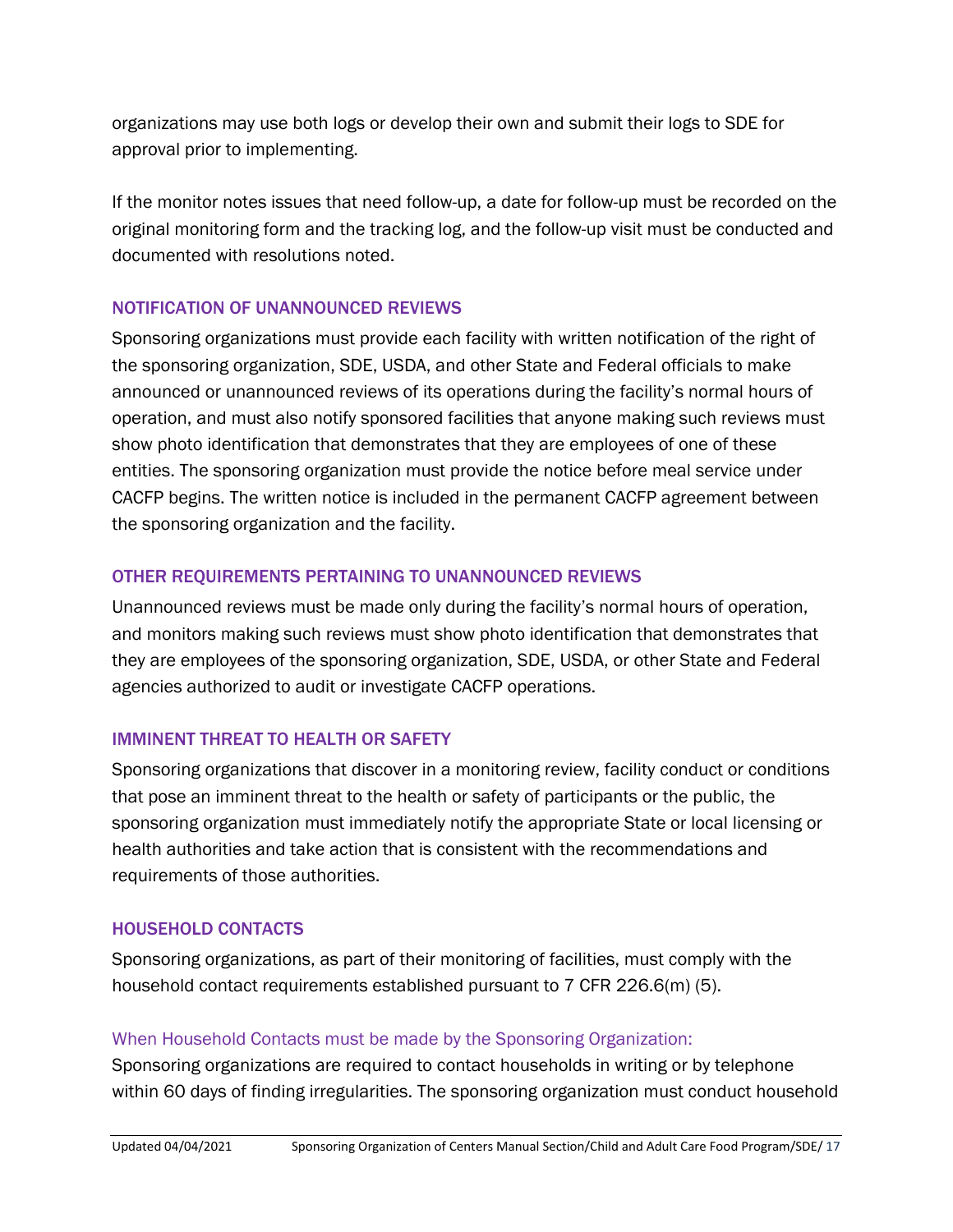contacts to verify the accuracy of a claim (or claims) and supporting records whenever one or more of following instances take place:

- 1. During a site monitoring visit:
	- a) Substantially fewer participants are present on the review day than are regularly claimed without good reason (flu epidemic, field trip, etc.);
	- b) Participant attendance records or enrollment forms appear unauthentic;
	- c) Records were completed in advance;
	- d) A meal is always claimed by the facility; however, the facility is not serving that meal when the monitor conducts the visit, including holiday and weekend visits. Example, a facility always serves supper at 5:30 PM, but when the monitor visits at 5:30 PM, the facility is not serving a meal or planning to serve a meal;
	- e) The provider is not at the home or the center is closed when the monitor or SDE attempts to visit, but the facility claims the meal for reimbursement with the sponsoring organization; and
	- f) Discrepancies in record keeping and other various reasons that cause a sponsoring organization to question the claim.
- 2. The sponsoring organization or SDE receives a whistleblower complaint regarding meal claiming.
- 3. The sponsoring organization questions the validity of a provider's reimbursement claim.
- 4. Any other time deemed necessary by the sponsoring organization.

## Household Contact Procedure:

- 1. The sponsoring organization must contact households either by phone or by a mailback survey. The sponsoring organization must also keep a tracking log to document the results of such an investigation.
- 2. If the sponsoring organization staff conducts parent surveys to verify child attendance and participation in the CACFP, the sponsoring organization is responsible for developing their own survey tool. The tool must ask parents to provide information regarding such items as:
	- a) What days and hours their children are/were in care;
	- b) Which meals the children eat/ate while in care; and
	- c) Other information may include verifying that the child is still attending the facility or verifying the child's birth date.
- 3. The sponsoring organization may obtain the information via telephone or via mail. If obtained via telephone the sponsoring organization must thoroughly complete the household contact survey, date, and sign it. It is recommended the survey is mailed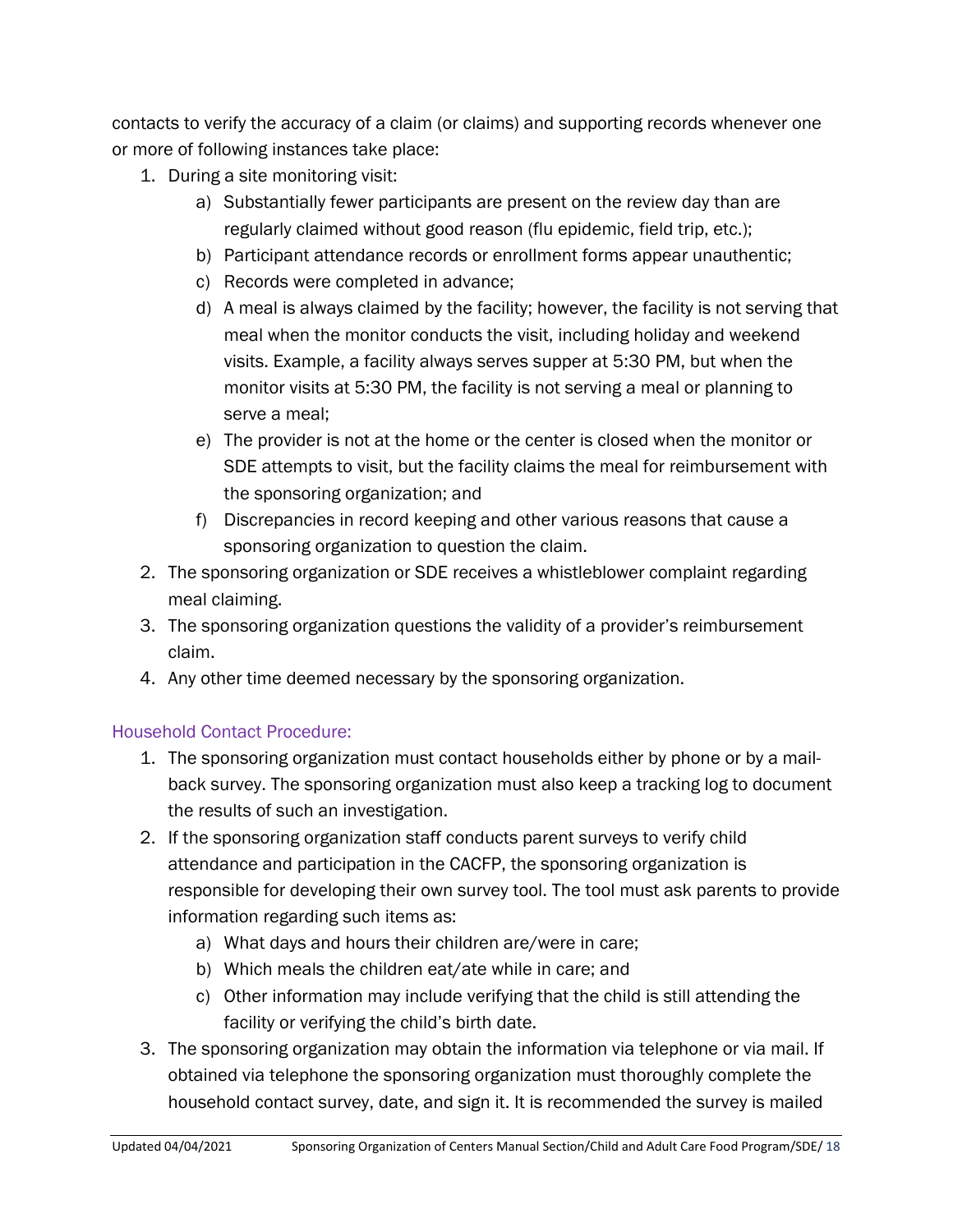to the parent for verification. If mailed, the parent completes the survey and returns it to the sponsoring organization. When written contact is not successful, follow-up contact by phone must be completed.

4. At a minimum, sponsoring organizations must receive at least a 25% response rate to the surveys. A response of less than 25% requires additional follow-up by the sponsoring organization.

#### Household contact follow-up:

- 1. If evidence from parent contacts validates the complaint or review concerns, the sponsoring organization will disallow meals and commence the Serious Deficiency process per regulations;
- 2. If evidence from parent contacts does not validate the complaint or review concerns, the sponsoring organization is not required to take action. However, if other problems are revealed, the sponsoring organization is required to follow-up with those problems appropriately, via technical assistance or the Serious Deficiency process.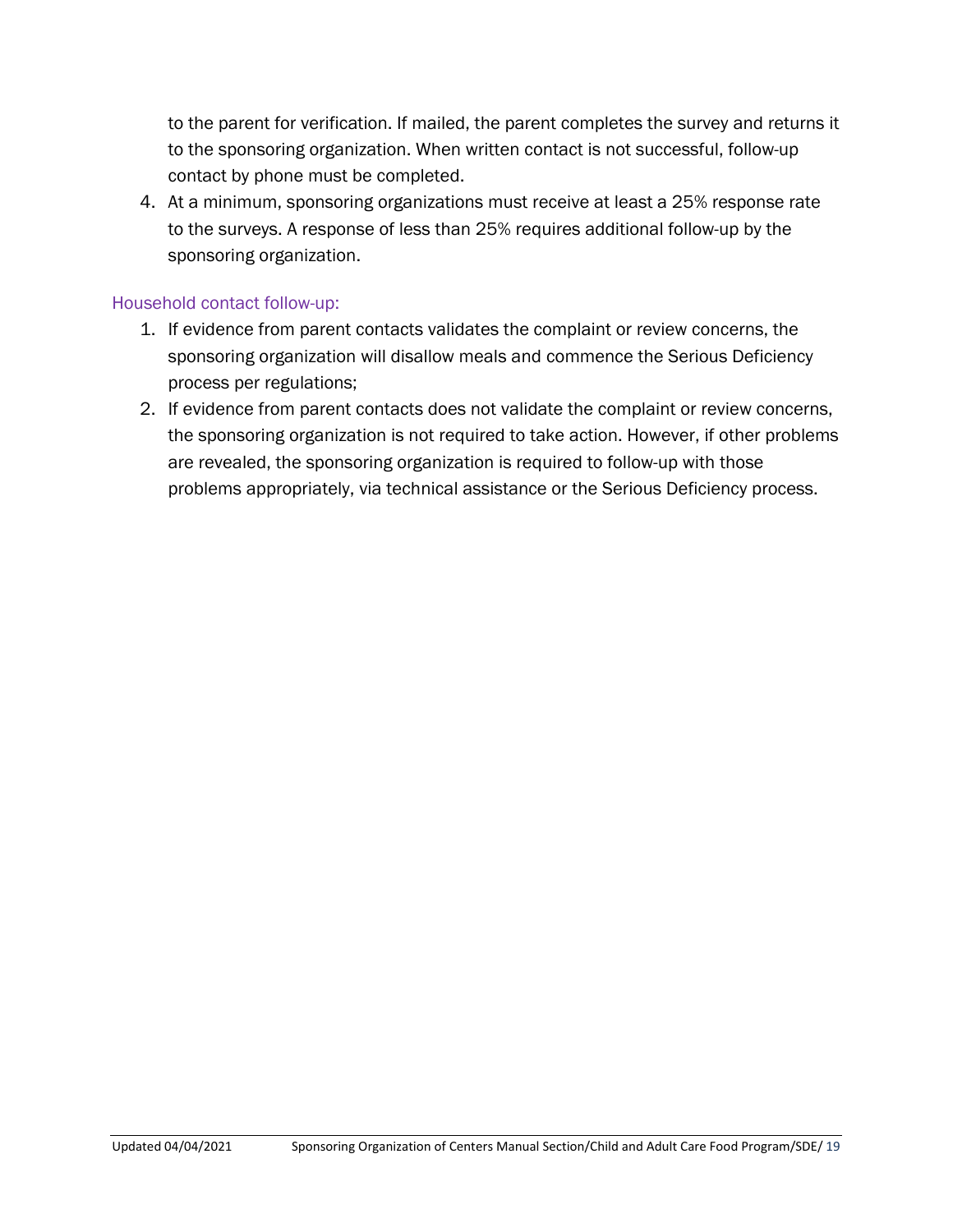## <span id="page-19-0"></span>Serious Deficiency Process

The sponsoring organization must initiate the serious deficiency process if the sponsoring organization determines the day care home or unaffiliated center has committed one or more serious deficiency listed below. If a successful corrective action plan is not submitted or accepted, the sponsoring organization must initiate the action to terminate the agreement of a day care home or unaffiliated center for cause.

#### SERIOUS DEFICIENCIES FOR DAY CARE HOMES AND UNAFFILIATED CENTERS ARE:

- 1. Submission of false information on the application;
- 2. Submission of false claims for reimbursement;
- 3. Simultaneous participation under more than one sponsoring organization;
- 4. Non-compliance with CACFP meal pattern;
- 5. Failure to keep required records;
- 6. Conduct or conditions that threaten the health or safety of a participants in care, or the public health or safety;
- 7. A determination that the day care home or unaffiliated center has been convicted of any activity that occurred during the past seven years and that indicated a lack of business integrity. A lack of business integrity includes fraud, antitrust violations, embezzlement, theft, forgery, bribery, falsification or destruction of records, making false statements, receiving stolen property, making false claims, obstruction of justice, or any other activity indicating a lack of business integrity, or the concealment of such a conviction;
- 8. Failure to participate in training; or
- 9. Any other circumstance related to non-performance under the sponsoring organization day care homes or unaffiliated center's agreement, as specified by the sponsoring organization or SDE.

#### SERIOUS DEFICIENCY NOTIFICATION PROCEDURES

If the sponsoring organization determines that a day care home or unaffiliated center has committed one or more of the serious deficiencies listed above, the sponsoring organization must use the following procedures to provide the day care home or unaffiliated center notice of the serious deficiency(ies) and offer it an opportunity to take corrective action. However, if the serious deficiency(ies) constitutes an imminent threat to the health or safety of participants, or the day care home or unaffiliated has engaged in activities that threaten the public health or safety, the sponsoring organization must follow the suspension procedures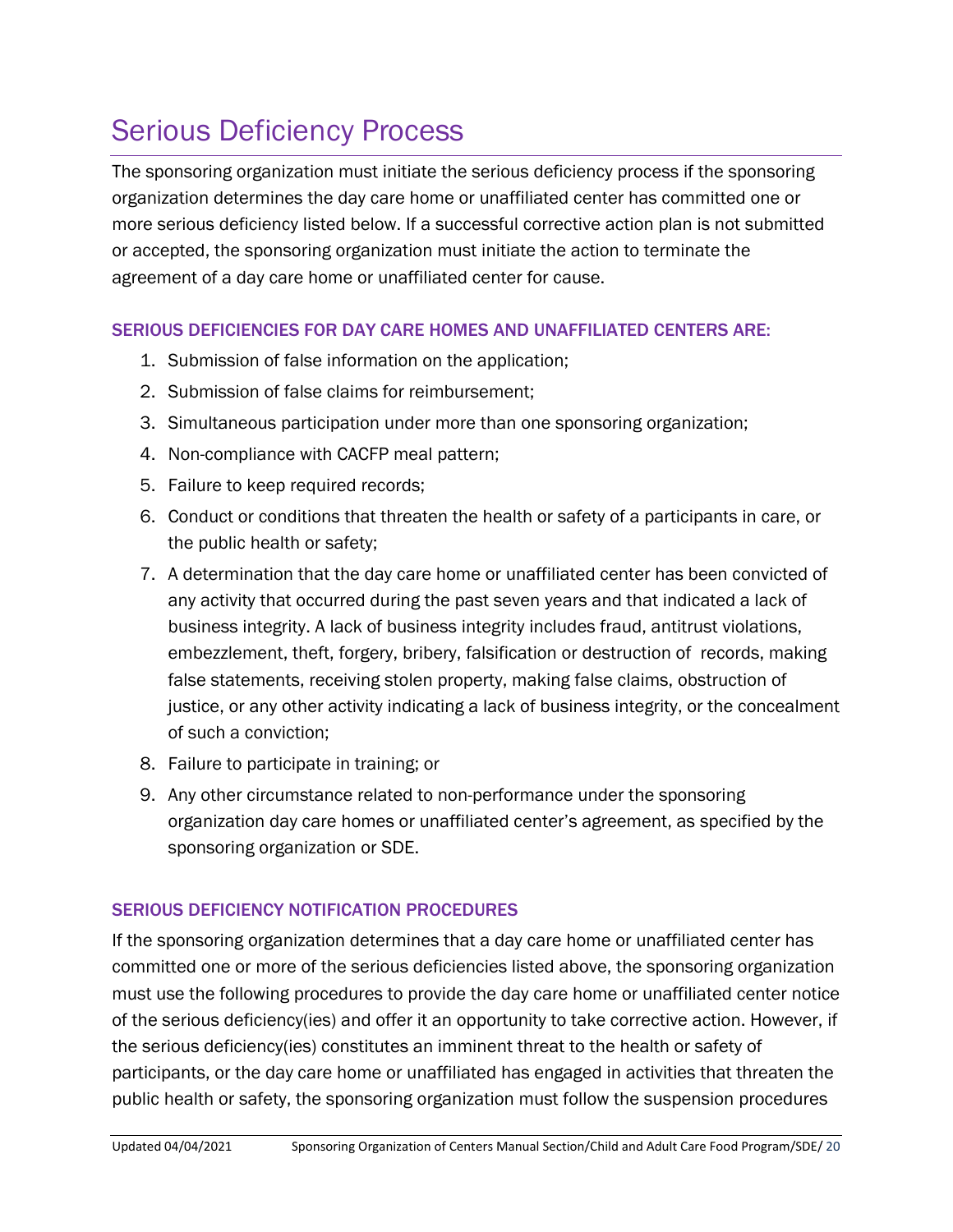provided below under Suspension of Participation for Day Care Homes or Unaffiliated Centers.

SDE provided USDA prototype day care home letters in the USDA Handbook "Serious Deficiency, Suspension, & Appeals for State Agencies & Sponsoring Organizations" to organizations to use in the serious deficiency process. The handbook is located on the CNP website at [https://www.sde.idaho.gov/cnp/cacfp/.](https://www.sde.idaho.gov/cnp/cacfp/) Sponsoring organization of unaffiliated centers shall use the day care home letter prototypes until USDA develops letters for unaffiliated centers.

#### Notice of serious deficiency

The sponsoring organization must notify the day care home or unaffiliated center, in writing and in a method of delivery that confirms receipt and/or delivery of notice that it has been found to be seriously deficient. The sponsoring organization must provide a copy of the serious deficiency notice to SDE. The sponsoring organization may determine who in their organization has the authority to sign the serious deficiency notice. The notice must specify:

- 1. The serious deficiency (ies);
- 2. The actions to be taken by the day care home or unaffiliated center to correct the serious deficiency (ies);
- 3. The time allotted to correct the serious deficiency (ies) (as soon as possible, but not to exceed 30 days);
- 4. That the serious deficiency determination is not subject to administrative review/appealable;
- 5. That failure to fully and permanently correct the serious deficiency(ies) within the allotted time will result in the sponsoring organization's proposed termination of the day care home or unaffiliated center's agreement and the proposed disqualification of the day care home or unaffiliated center and its principals; and
- 6. That the day care home or unaffiliated center's voluntary termination of its agreement with the sponsoring organization after having been notified that it is seriously deficient will still result in the day care home or unaffiliated center's formal termination by the sponsoring organization and placement of the day care home and its principals on the National disqualified list, and placement of the unaffiliated center and its principals on the Idaho disqualified list.

The sponsoring organization will provide technical assistance as appropriate in the areas identified as seriously deficient.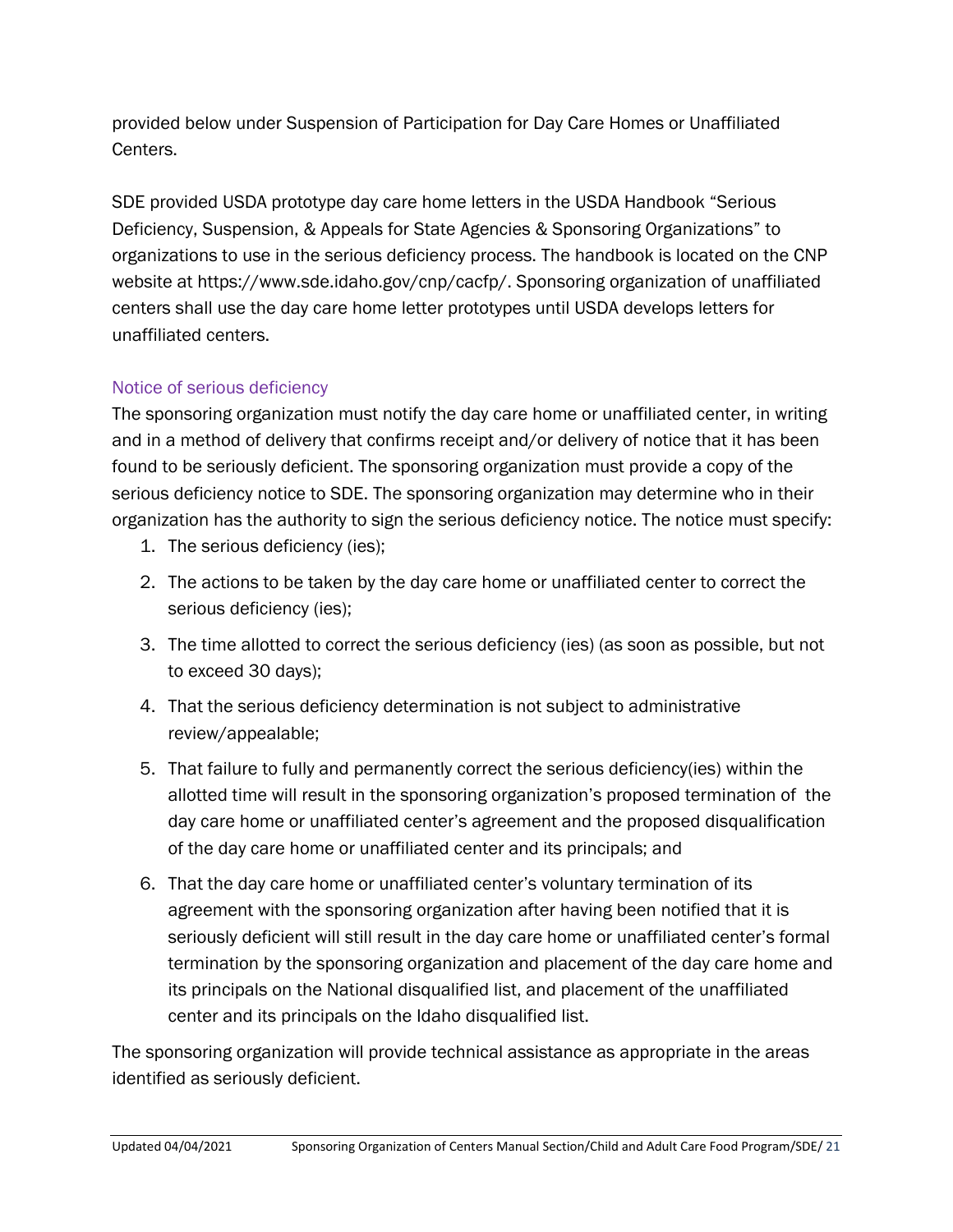#### Corrective Action Plan (CAP)

In response to the serious deficiency notice, the family day care home or unaffiliated center must submit a Corrective Action Plan (CAP) that details the internal controls implemented to ensure that the serious deficiency(ies) is/are fully and permanently corrected. A successful CAP must include:

- 1. Name(s) of the facility, day care home provider, executive director, chairman of the board of directors and other responsible principals and responsible individuals (RPIs) associated with the serious deficiencies;
- 2. Address of the facility;
- 3. Date of birth of the day care home provider, executive director, chairman of the board of directors and other responsible principals and responsible individuals associated with the serious deficiency(ies); and
- 4. Details of the serious deficiencies.

**What** 

• List each serious deficiency and the detailed procedures that will be implemented to address each serious deficiency;

Who

• In the procedures that address each serious deficiency, list the personnel responsible for each task. Use the personnel title.

#### When

• The timeline for implementing each procedure to correct the issue and how often the procedure will occur: daily, weekly, monthly, or annually. Include when the implementation began and the date(s) when each procedure will be fully implemented.

#### **Where**

• The location where records and CAP documentation will be maintained. How

- Additional supporting documentation used to correct the issue. This might include copies of enrollment forms, training documentation, menu records, income eligibility records, attendance records, meal count forms, etc.; and
- Describe how the Institution will inform other responsible principals and responsible individuals (staff) of the new policies and procedures (e.g., Handbook, training).

#### Successful corrective action plan (CAP)

If the day care home or unaffiliated center's CAP is acceptable to the sponsoring organization's satisfaction within the allotted timeframe, the sponsoring organization must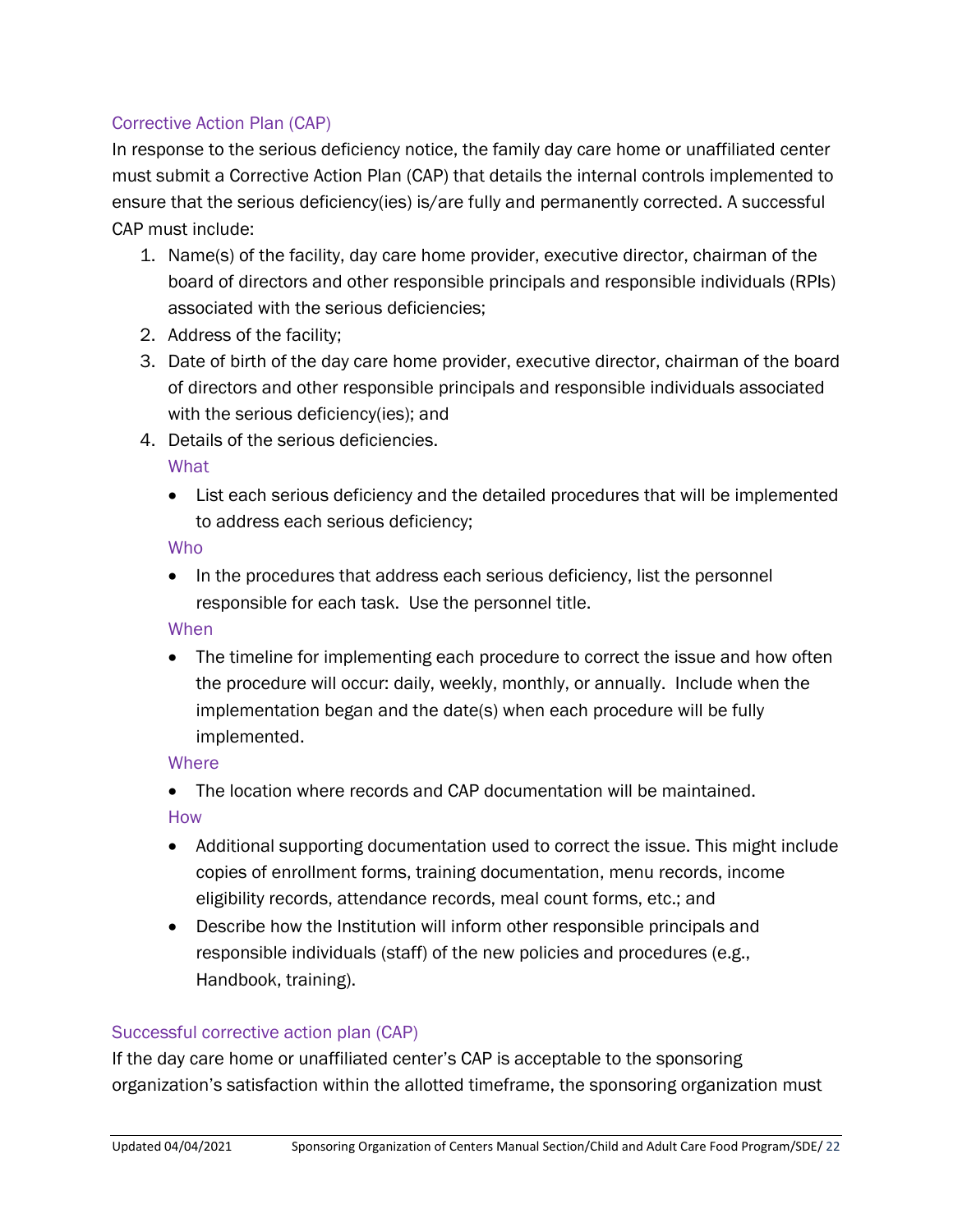notify the day care home or unaffiliated center, in writing and in a method of delivery that confirms receipt and/or delivery of notice, that it has temporarily deferred its determination of serious deficiency. The sponsoring organization must also provide a copy of the notice to SDE. However, if the sponsoring organization accepts the day care home or unaffiliated center's corrective action plan, but later determines that the corrective action was not permanent or complete, the sponsoring organization must issue a notice proposing to terminate the day care home or unaffiliated center's agreement for cause and disqualify the day care home or unaffiliated center and responsible principals.

#### Proposed termination of agreement and proposed disqualification.

If the day care home or unaffiliated center fails to submit a timely CAP or no CAP is submitted to fully and permanently correct the serious deficiency(ies) cited, the sponsoring organization must issue a notice proposing to terminate the day care home or unaffiliated center's agreement for cause. The notice must explain the day care home or unaffiliated center's opportunity for an administrative review (appeal) of the proposed termination in accordance with 7 CFR 226.6(l). The sponsoring organization must provide a copy of the notice to SDE. The sponsoring organization may determine who in their organization has the authority to sign this notice. The notice must:

- 1. Provide explanation of the day care home or unaffiliated center's opportunity for an administrative review (appeal) of the proposed termination and the procedures to request such an administrative review (appeal);
- 2. Inform the day care home or unaffiliated center that it may continue to participate and receive CACFP reimbursement for eligible meals served until its administrative review is concluded;
- 3. Inform the day care home or unaffiliated center that termination of the day care home or unaffiliated center's agreement will result in the day care home or unaffiliated center's termination for cause and disqualification; and
- 4. State that if the day care home or unaffiliated center seeks to voluntarily terminate its agreement after receiving the notice of intent to terminate, the day care home and responsible principals will still be placed on the National disqualified list and the unaffiliated center and responsible principals will be placed on Idaho's disqualified list.

If an administrative review (appeal) is requested by the day care home or unaffiliated center, the sponsoring organization and the administrative (appeal) official must follow the sponsoring organization's Administrative Review (Appeal) Procedures. If the administrative review (appeal) official overturns the sponsoring organization's proposed actions to terminate the day care home or unaffiliated center's agreement and disqualification of the day care home or unaffiliated center and responsible principals, the sponsoring organization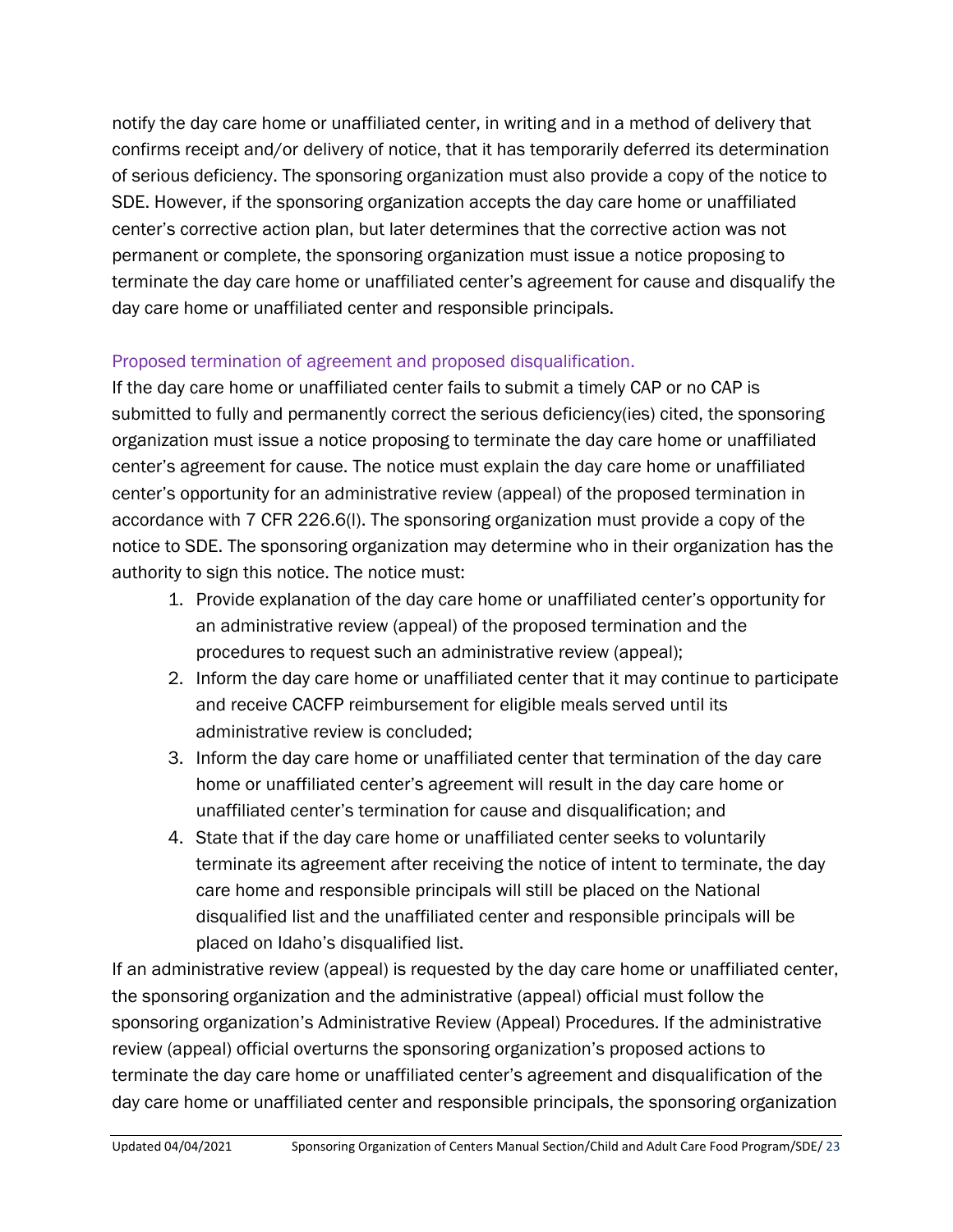must issue a notice, in writing and in a method of delivery that confirms receipt and/or delivery of notice, that the proposed termination of the day care home or unaffiliated center's agreement and disqualification of the day care home or unaffiliated center and responsible principals is temporarily deferred.

#### Program payments

The sponsoring organization must continue to pay any claims for reimbursement for eligible meals served until the serious deficiency(ies) is/are corrected or the day care home or unaffiliated center's agreement is terminated, including the period of any administrative review.

#### Agreement termination and disqualification

The sponsoring organization must immediately terminate the day care home or unaffiliated center's agreement and disqualify the day care home or unaffiliated center when the administrative review official upholds the sponsoring organization's proposed termination and proposed disqualification, or when the day care home or unaffiliated center's opportunity to request an administrative review expires. The sponsoring organization must issue a notice within 10 days of the administrative review official's determination, in writing and in a method of delivery that confirms receipt and/or delivery of notice, that the day care home or unaffiliated center's agreement is terminated and the day care home or unaffiliated center and responsible principals are disqualified. At the same time the notice is issued, the sponsoring organization must provide a copy of the termination and disqualification letter to SDE.

#### SUSPENSION OF PARTICIPATION FOR DAY CARE HOMES OR UNAFFILIATED CENTERS

If State or local health or licensing officials have cited a day care home or unaffiliated center for serious health or safety violations, the sponsoring organization must immediately suspend the home or unaffiliated center's CACFP participation prior to any formal action to revoke the home or unaffiliated center's licensure or approval.

If the sponsoring organization determines that there is an imminent threat to the health or safety of participants at a day care home or unaffiliated center, or that the day care home or unaffiliated center has engaged in activities that threaten the public health or safety, and the licensing agency cannot make an immediate onsite visit, the sponsoring organization must immediately notify the appropriate State or local licensing and health authorities and take action that is consistent with the recommendations and requirements of those authorities.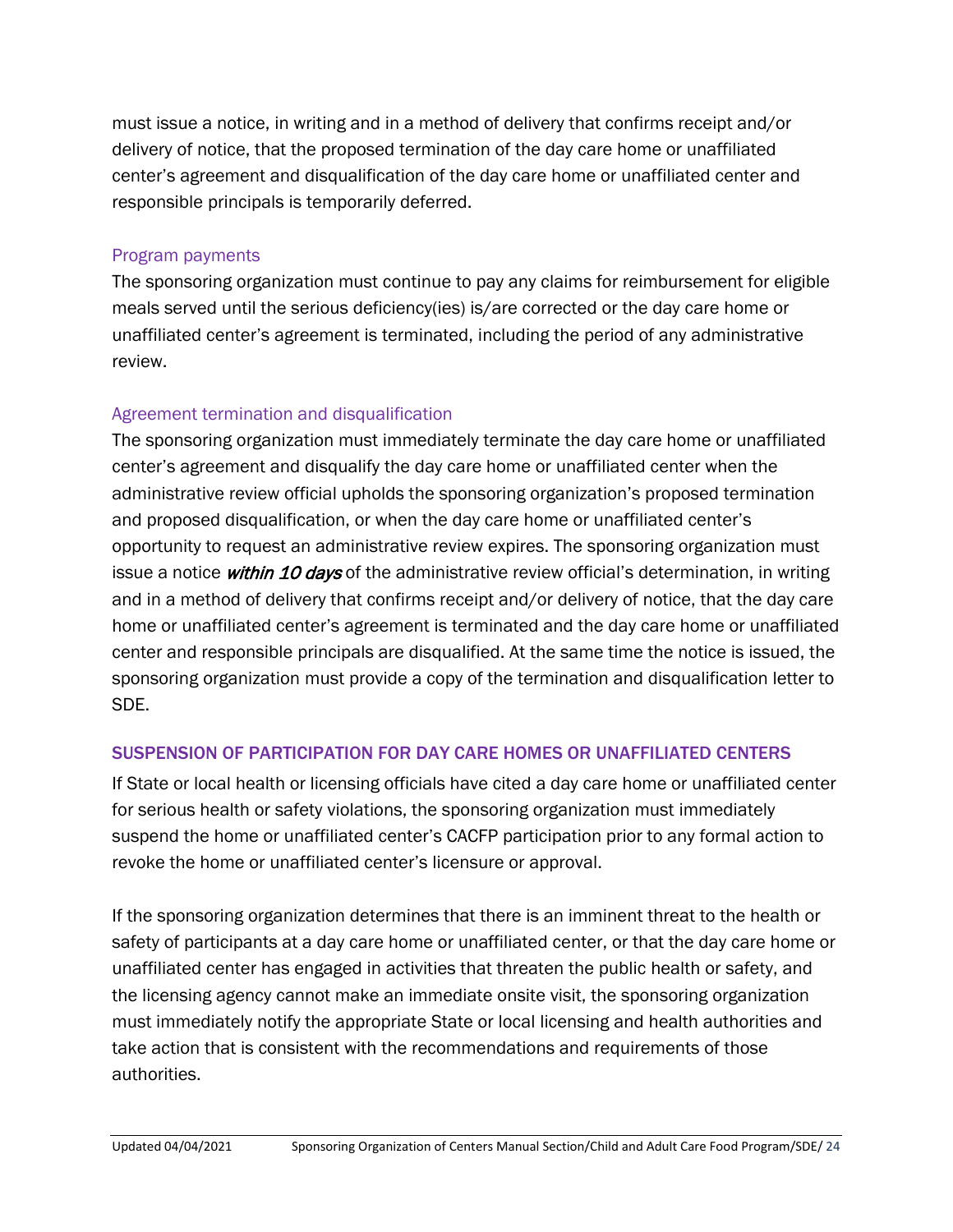An imminent threat to the health or safety of participants and engaging in activities that threaten the public health or safety constitute serious deficiencies; however, the sponsoring organization must use the procedures below to provide the day care home or unaffiliated center notice, in writing and in a method of delivery that confirms receipt and/or delivery of notice, of the suspension of participation, serious deficiency, and proposed termination of the day care home or unaffiliated center's agreement.

#### Notice of suspension, serious deficiency, and proposed termination

The sponsoring organization must notify the day care home or unaffiliated center within 10 *days* of the determination of imminent threat to health or safety that its participation has been suspended, that the day care home or unaffiliated center has been determined seriously deficient, and that the sponsoring organization proposes to terminate the day care home or unaffiliated center's agreement for cause, and must provide a copy of the notice to SDE. The sponsoring organization may determine who in their organization has the authority to sign this notice. The notice must:

- 1. Specify the serious deficiency(ies) found and the day care home or unaffiliated center's opportunity for an administrative review (appeal) of the proposed termination in accordance with 7 CFR 226.6(l);
- 2. State that participation (including all CACFP payments) will remain suspended until the administrative review is concluded;
- 3. Inform the day care home or unaffiliated center that if the administrative review official overturns the suspension, the day care home or unaffiliated center may claim reimbursement for eligible meals served during the suspension;
- 4. Inform the day care home or unaffiliated center that termination of the day care home or unaffiliated center's agreement will result in the placement of the day care home on the National disqualified list and the unaffiliated center on the Idaho disqualified list; and
- 5. State that if the day care home or unaffiliated center seeks to voluntarily terminate its agreement after receiving the notice of proposed termination, the day care home or unaffiliated center will still be terminated for cause and disqualified.

If an administrative review (appeal) is requested by the day care home or unaffiliated center, the sponsoring organization and the administrative (appeal) official must follow the sponsoring organization's Administrative Review (Appeal) Procedures. If the administrative review (appeal) official overturns the sponsoring organization's proposed actions to terminate the day care home or unaffiliated center's agreement and disqualification of the day care home or unaffiliated center and responsible principals, the sponsoring organization must issue a notice in writing and in a method of delivery that confirms receipt and/or delivery of notice, that the serious deficiency, suspension, proposed termination of the day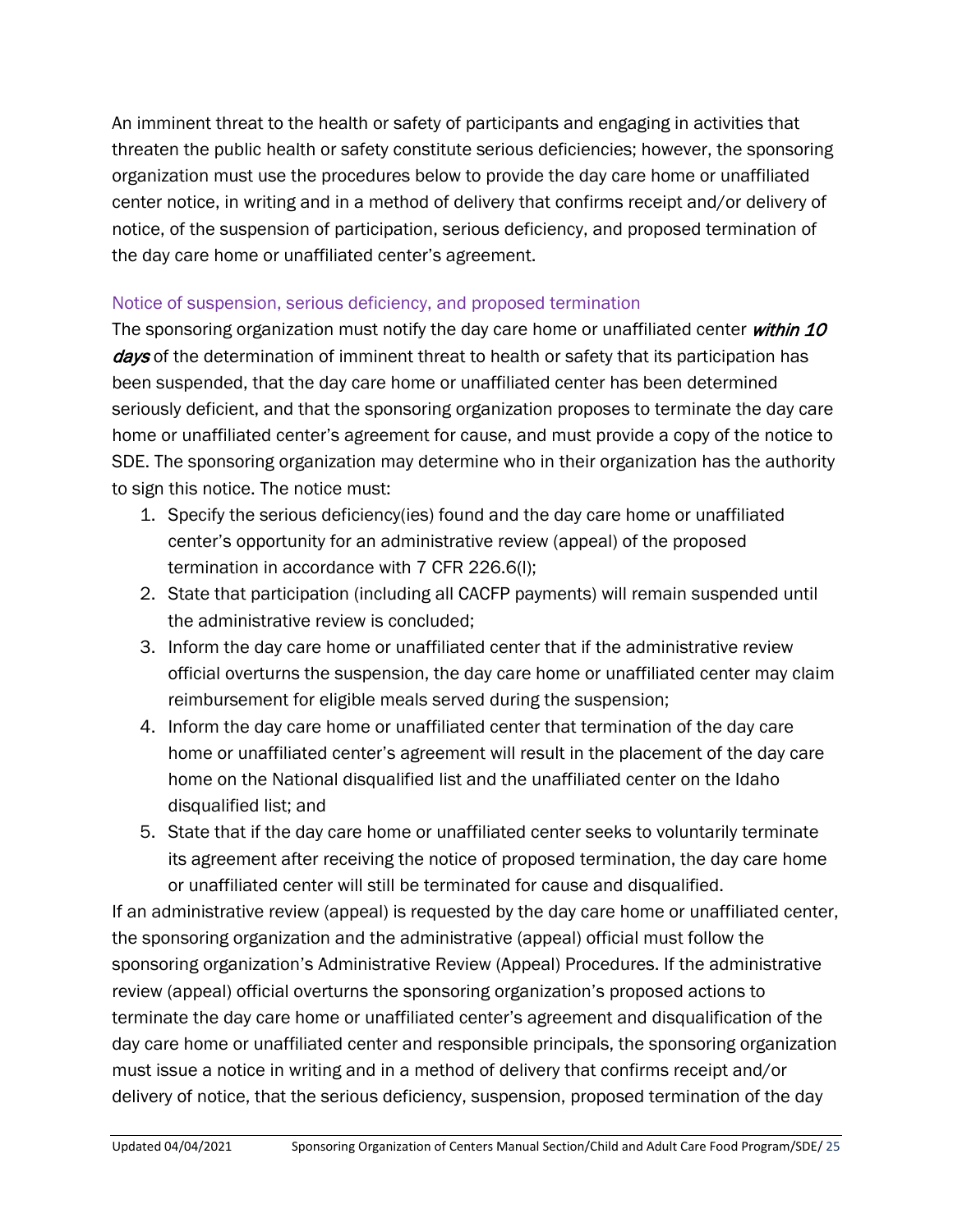care home or unaffiliated center's agreement and disqualification of the day care home or unaffiliated center and responsible principals is temporarily deferred. The sponsoring organization must provide a copy of the notice to SDE.

#### Agreement termination and disqualification

The sponsoring organization must immediately terminate the day care home or unaffiliated center's agreement and disqualify the day care home or unaffiliated center when the administrative review official upholds the sponsoring organization's proposed termination, or when the day care home or unaffiliated center's opportunity to request an administrative review expires. The sponsoring organization must issue a notice *within 10 days* of the administrative review official's determination, in writing and in a method of delivery that confirms receipt and/or delivery of notice, that the day care home or unaffiliated center's agreement is terminated, and the day care home or unaffiliated center and responsible principals are disqualified. The sponsoring organization may determine who in their organization has the authority to sign this notice.

#### Program payments

A sponsoring organization is prohibited from making any CACFP payments to a day care home or unaffiliated center that has been suspended until any administrative review of the proposed termination is completed. If the suspended day care home or unaffiliated center prevails in the administrative review of the proposed termination, the sponsoring organization must reimburse the day care home or unaffiliated center for eligible meals served during the suspension period.

## REMOVAL FROM THE NATIONAL DISQUALIFIED LIST

Day care home providers or Institutions sponsored by SDE, terminated and disqualified through the serious deficient or suspension process will be placed on the National disqualified list. While on the list, the provider or Institution will not be able to participate in the CACFP as a day care home provider or Institution. In addition, they will not be able to serve as a principal (hold a management position or be an officer) in any CACFP Institution or facility.

According to 7 CFR 226.6(c) (7) (vi), once included on the National disqualified list, a day care home provider or Institution will remain on the list until the state agency determines that the serious deficiency (ies) that led to his/her placement on the list has(ve) been corrected, or until 7 years have elapsed since the home or Institution's agreement was terminated for cause. However, if the day care home provider or Institution has failed to repay debt owed under the program, they will remain on the list until the debt has been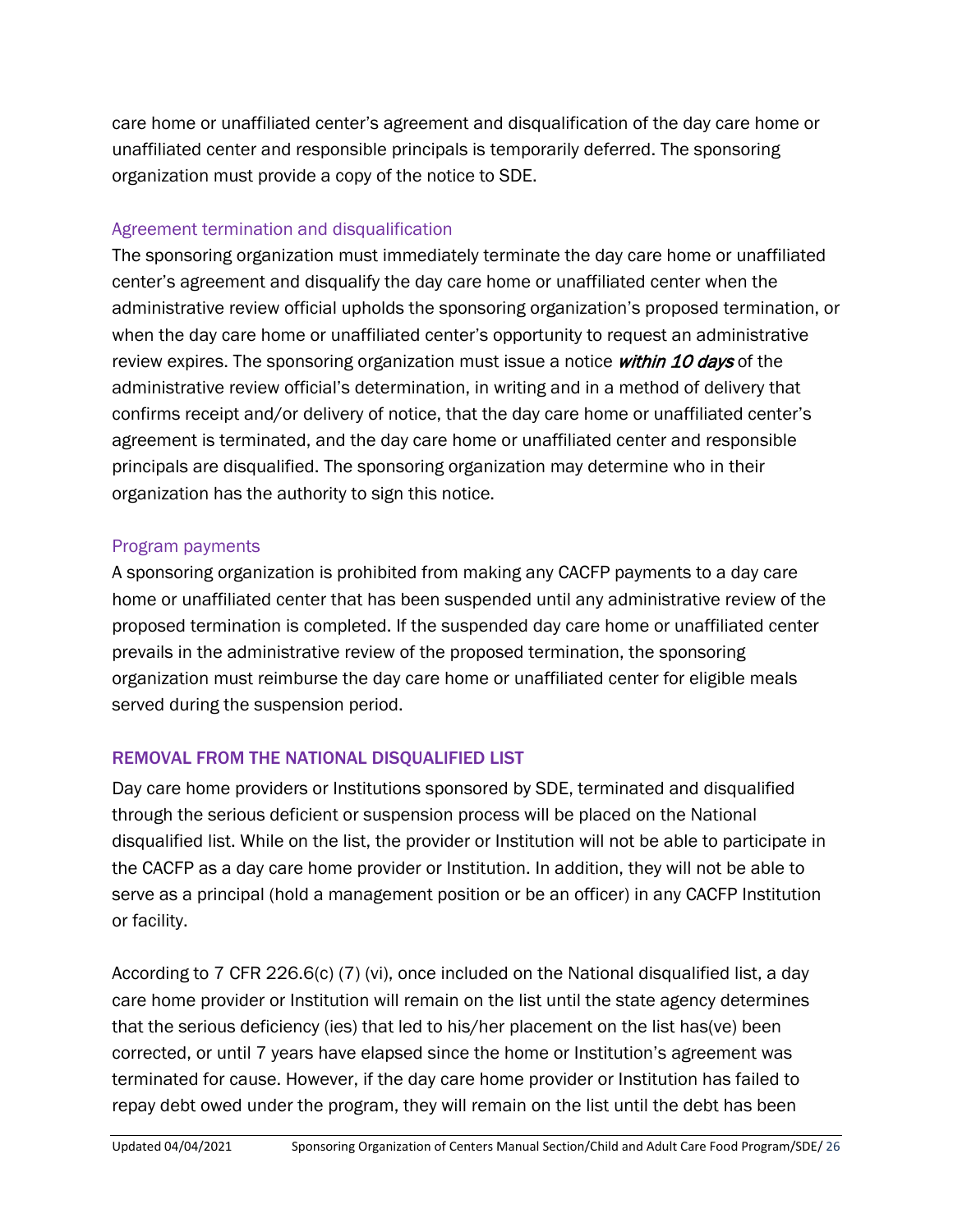repaid.

SDE can access the National disqualified list via the Internet. Prior to signing an agreement with a day care home provider, unaffiliated center or other responsible principals, the sponsoring organization must submit a complete provider or site application to SDE for approval in MyIdahoCNP. The state agency will check the National disqualified list prior to approving the provider or site application. Sponsoring organizations are prohibited from entering into an agreement with any day care home or unaffiliated center that has been terminated and disqualified and subsequently placed on the National disqualified list.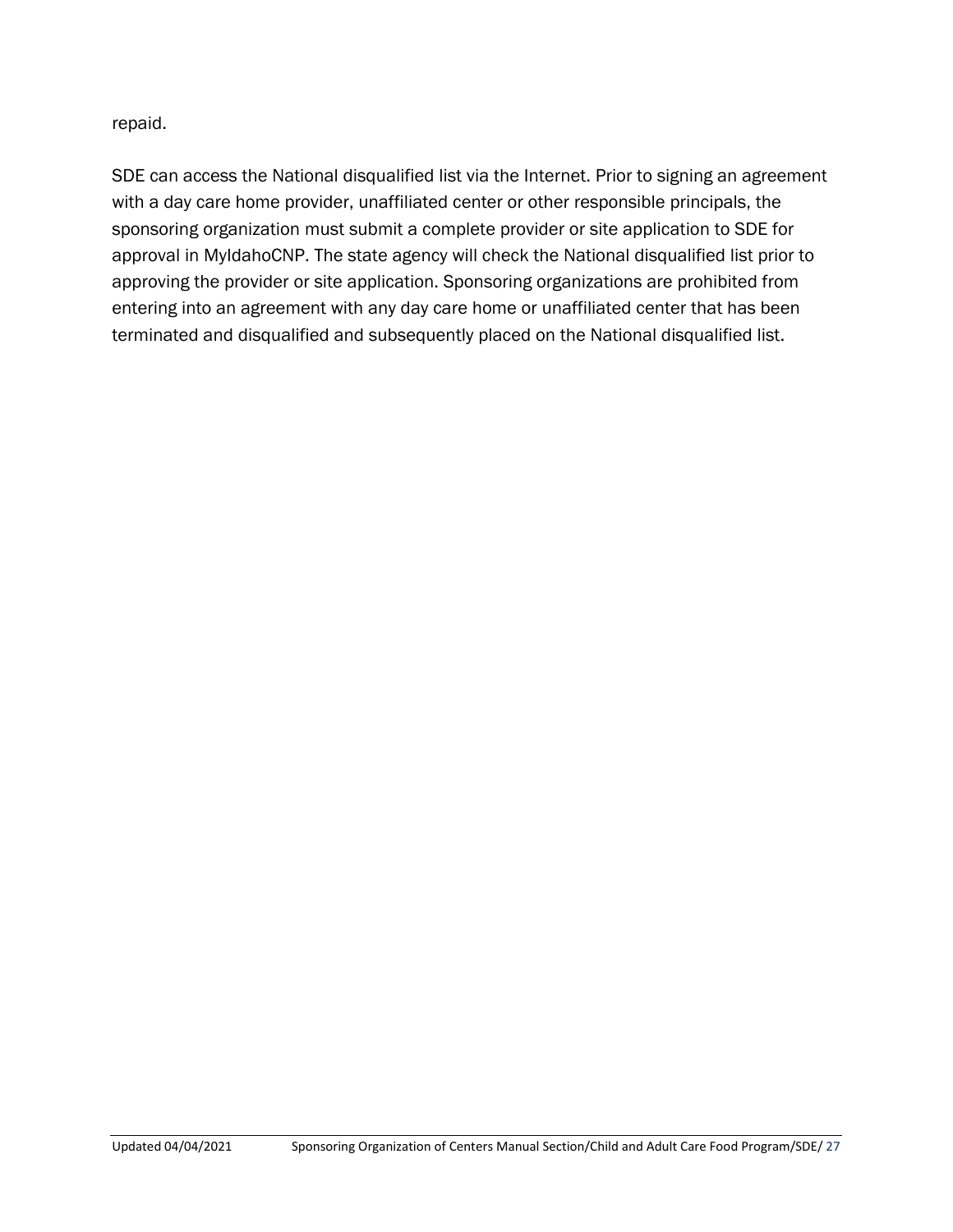## <span id="page-27-0"></span>Administrative Review Procedure (Appeal Process)

SDE must ensure that, when a sponsoring organization proposes to terminate its CACFP agreement with a day care home or unaffiliated center for cause, the day care home or unaffiliated center is provided an opportunity for an administrative review (appeal) of the proposed termination. SDE requires the sponsoring organization to offer an administrative review.

SDE requires that each sponsoring organization develop administrative review (appeal) procedures for offering and providing the administrative review. The procedures must include that the administrative review (appeal) official is an impartial and independent person not involved in the decision to terminate the day care home or unaffiliated center's agreement to participate in CACFP. The sponsoring organization administrative reviews procedures must include the actions below.

#### ACTIONS SUBJECT TO ADMINISTRATIVE REVIEW (APPEAL)

The sponsoring organization must offer an administrative review to a day care home or unaffiliated center that appeals a notice of intent to terminate their agreement for cause or a suspension of their participation (see 7 CFR 226.16(l) (3) (iii) and (l) (4) (ii)).

#### ACTIONS NOT SUBJECT TO ADMINISTRATIVE REVIEW (APPEAL)

Neither SDE nor the sponsoring organization is required to offer an administrative review for reasons other than those listed above.

#### PROVISION OF ADMINISTRATIVE REVIEW (APPEAL) PROCEDURES TO DAY CARE HOMES OR UNAFFILIATED CENTERS

The administrative review procedures must be provided:

- 1. Annually to all day care homes and unaffiliated centers;
- 2. To a day care home or unaffiliated center when the sponsoring organization takes any action subject to an administrative review; and
- *3.* Any other time upon request.

#### ADMINISTRATIVE REVIEW PROCEDURES (APPEAL)

The sponsoring organization must follow the following procedures when a family day care home or unaffiliated center requests an administrative review of any action subject to administrative review (appeal):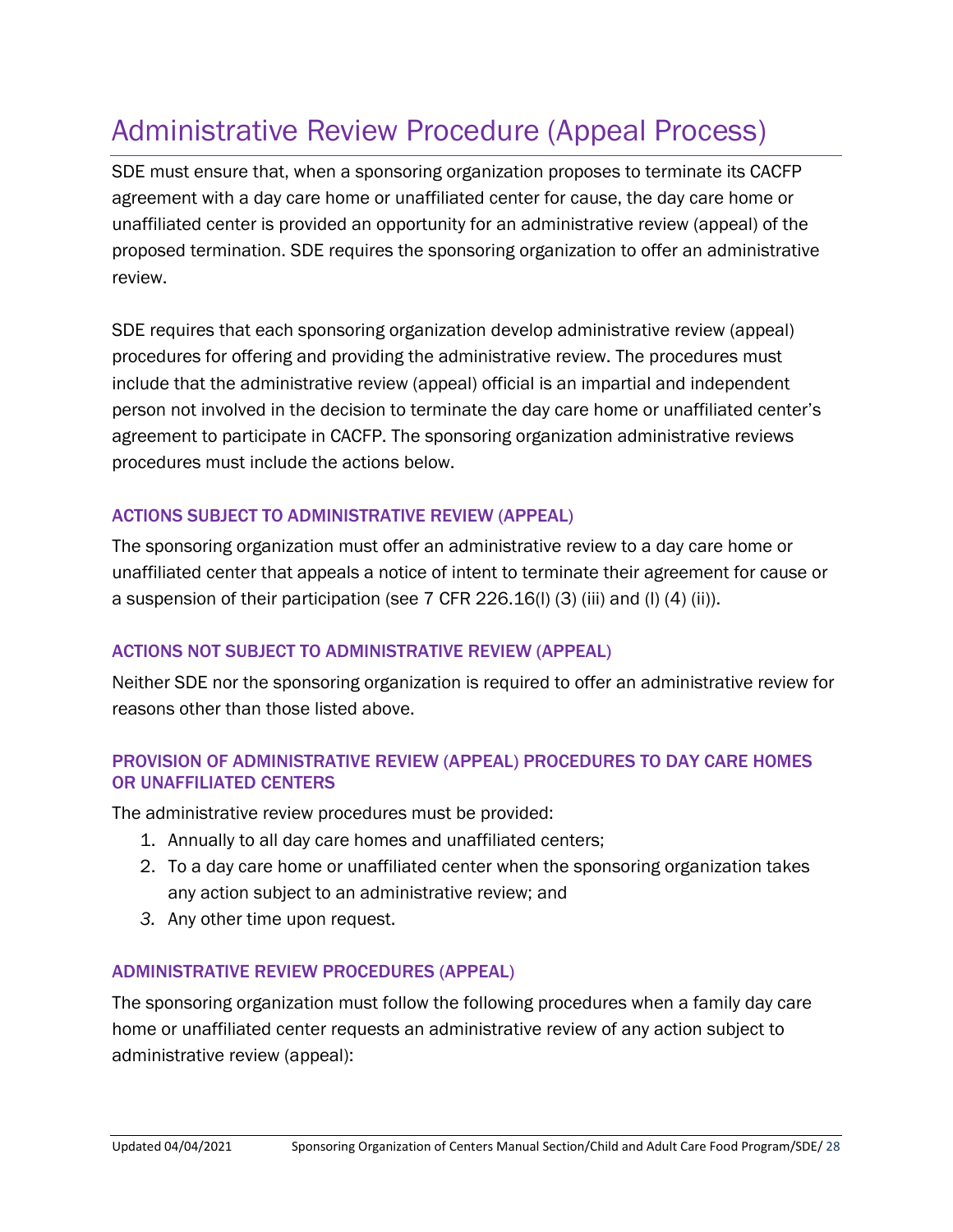#### Uniformity

The same procedures must apply to all day care homes or unaffiliated centers.

#### Representation

The day care home provider or unaffiliated center owner and any other responsible principals may retain legal counsel, or may be represented by another person.

#### Review of record and Opposition

The day care home or unaffiliated center may review the record on which the decision to propose termination or suspension was based and refute the action in writing within (recommended 10 days) of delivery receipt or date on notice. The administrative review official is not required to hold a hearing.

#### Administrative review (appeal) official

The administrative review official must be independent and impartial. This means that, although the administrative review official may be an employee or board member of the sponsoring organization, he/she must not have been involved in the action that is the subject of the administrative review or have a direct personal or financial interest in the outcome of the administrative review. The provider or unaffiliated center must be permitted to contact the hearing official directly if he or she so desires.

#### Basis for decision

The administrative review (appeal) official must make a determination based solely on the information provided by the sponsoring organization, the day care home provider, or unaffiliated center owner and any responsible principals and responsible individuals, and based on Federal and State laws, regulations, policies, and procedures governing CACFP.

#### Time for issuing a decision

The administrative review official must inform the sponsoring organization and the day care home or unaffiliated center owner and any responsible principals or responsible individuals in writing of the administrative review's outcome within *(recommended 20 days)* from the date the administrative review official received the day care home or unaffiliated center request for appeal and refute for the action. This timeframe is an administrative requirement for the sponsoring organization and may not be used as a basis for overturning the termination if a decision is not made within the specified timeframe.

#### Final decision

The determination made by the administrative review (appeal) official is the final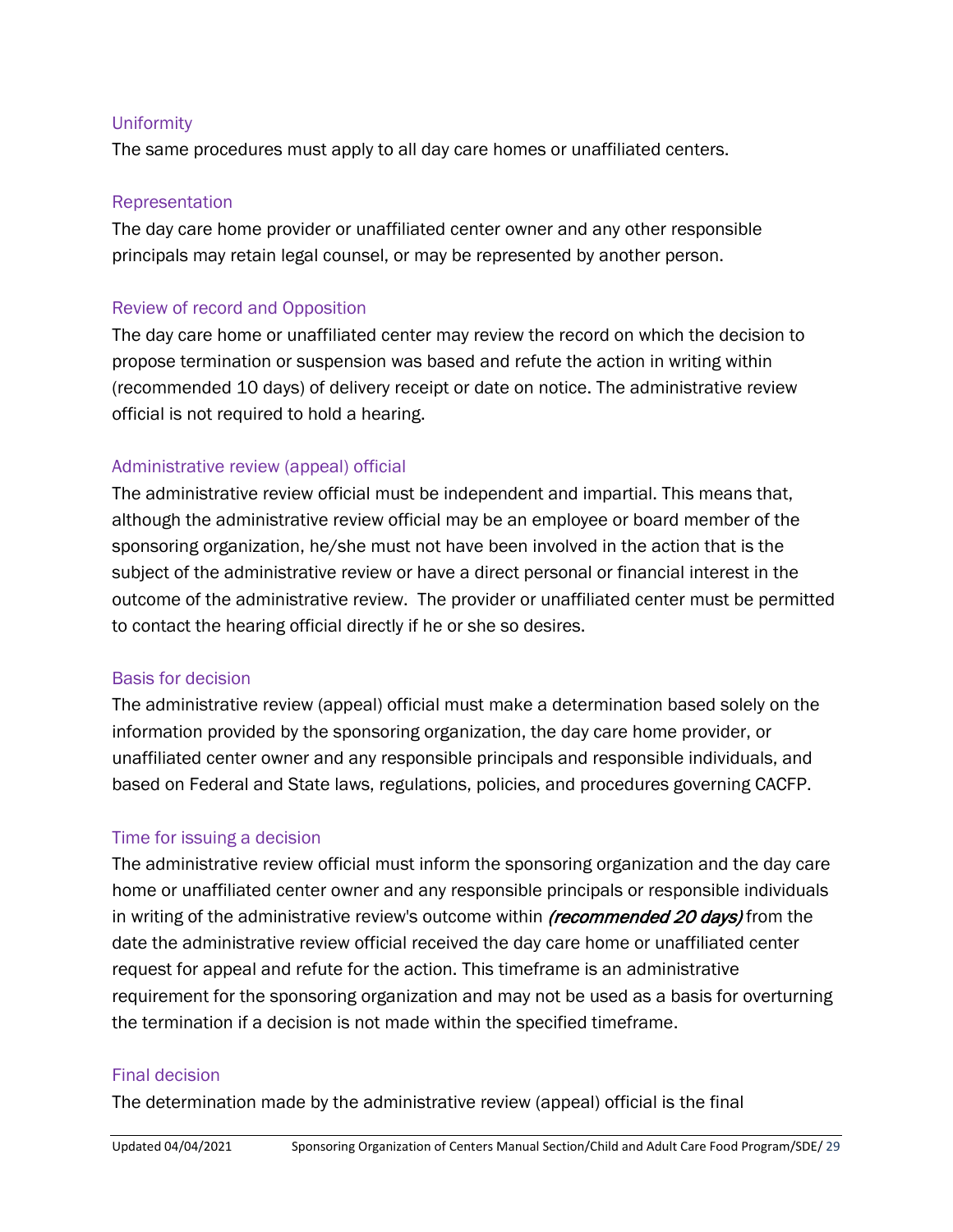administrative determination to be afforded the day care home provider or unaffiliated center owner and the responsible principals and responsible individuals per 7 CFR 226.6(k)(5)(x) and 226.6(l)(5)(vii).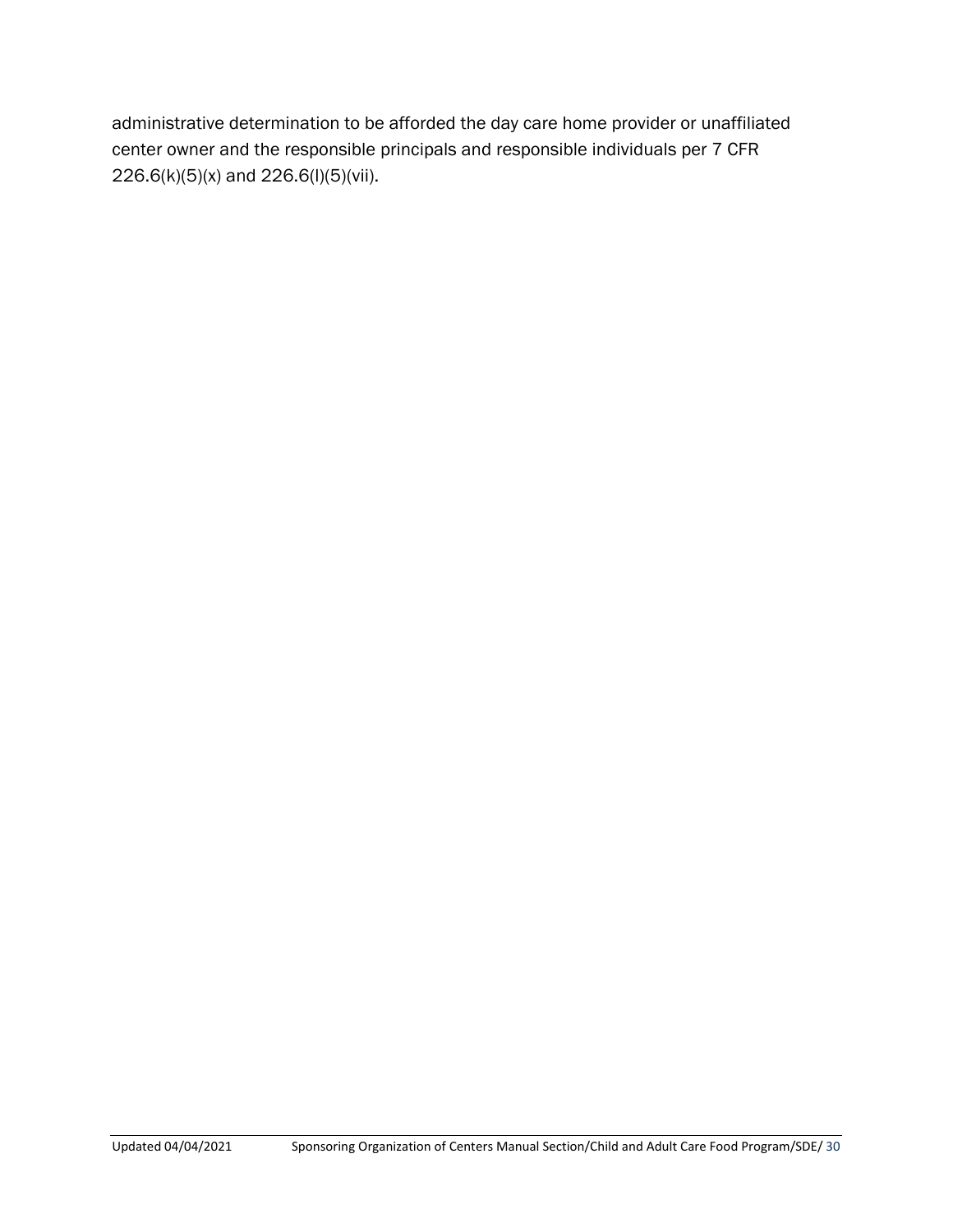## <span id="page-30-0"></span>Termination for Convenience Procedures

A sponsoring organization of unaffiliated centers or day care homes, center owner/directors or daycare home providers may terminate their agreement between a sponsoring organization and a day care home and unaffiliated center to participate in the Child and Adult Care Food Program (CACFP) for convenience.

Termination for convenience means termination of a day care home or unaffiliated center CACFP agreement by either the sponsoring organization or the day care home provider or center owner/director, due to considerations unrelated to either party's performance of CACFP responsibilities under the agreement. Termination for convenience is not an appealable action.

- 1. Sponsoring organization's reason for termination for convenience:
	- a) Financial viability-It is no longer economically feasible for a sponsoring organization to provide services to a remote geographical area.
- 2. Day care home provider's or unaffiliated center's reasons for termination for convenience:
	- a) Personal or financial; or
	- b) Transfer to new sponsoring organization-subject to transfer limit.

When terminating for convenience:

- 1. The sponsoring organization agrees in their CACFP agreement to give the day care home provider or unaffiliated center at least 30 days prior written notice of cancellation actions specifying when said actions shall take place.
- 2. The day care home provider or unaffiliated center agrees in their CACFP agreement to give the sponsoring organization at least two weeks prior written notice of withdrawal or transfer from the CACFP specifying when said actions shall take place and last claim the facility will submit to the sponsoring organization.

#### SPONSORING ORGANIZATION'S PROCEDURE FOR TERMINATING FOR CONVENIENCE

The process below must be followed in order for a sponsoring organization to terminate a day care home provider's or unaffiliated center's CACFP agreement and participation in CACFP for convenience.

- 1. Submit a written notice to the SDE of intent to terminate the day care home provider or unaffiliated center for convenience at least 60 days prior to the planned termination date. The written notice must include:
	- a) Day care home provider's or unaffiliated center's name;
	- b) Reason for termination (financial viability) and supporting documentation;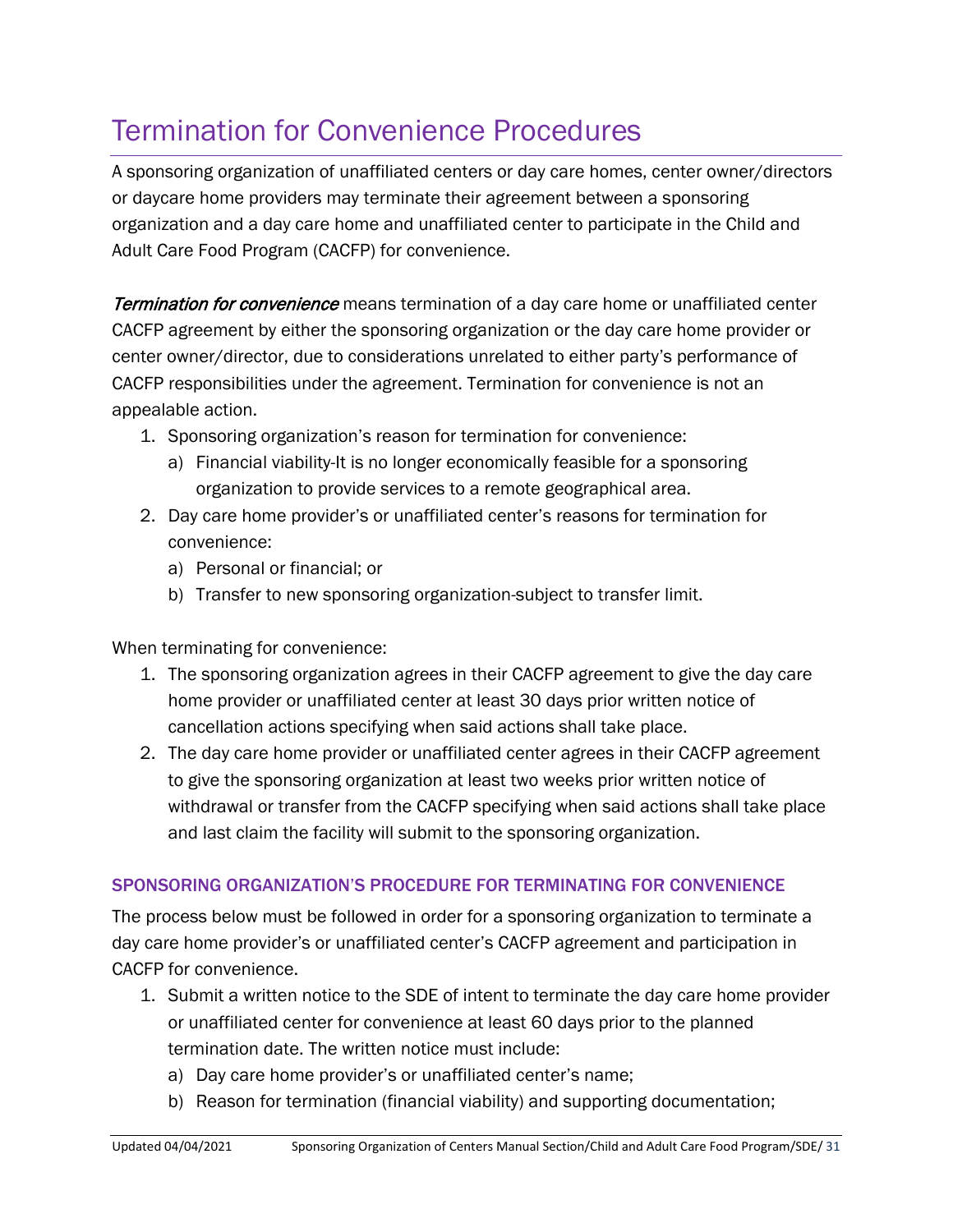- c) Day care home provider's or unaffiliated center's last three monitoring visit reports; and
- d) Date the sponsoring organization's plans to terminate the agreement and last claim submitted for the facility.
- 2. SDE will review the notice and supporting documentation and either approve or deny the request in writing to the sponsoring organization within 15 days.
- 3. If the notice to terminate for convenience is approved, the sponsoring organization must send a 30 days prior written notice to the day care home provider or unaffiliated center of cancelation actions of their agreement for convenience. The notice must specify when this action will take place.
- 4. If the notice to terminate for convenience is denied, the sponsoring organization may not continue actions to terminate the day care home provider or unaffiliated center for convenience.

#### DAY CARE HOME PROVIDER'S OR UNAFFILIATED CENTER'S PROCEDURE FOR TERMINATING FOR CONVENIENCE

The process below must be followed in order for a day care home provider or unaffiliated center to terminate their CACFP agreement and participation in CACFP for convenience with their sponsoring organization:

- 1. Submit two weeks' notice to the sponsoring organization of cancelation actions of their CACFP agreement for convenience. The written notice must include:
	- a) Day care home provider's or unaffiliated center's name;
	- b) Reason for termination; and
	- c) Last date of operation in CACFP and last claim submitted or to be submitted to the sponsoring organization.
- 2. The sponsoring organization will review the notice and verify the day care home provider or unaffiliated center is not seriously deficient and is in good standing.
- 3. If the day care home provider or unaffiliated center is in good standing, the sponsoring organization must accept the notice and send a copy to SDE.
- 4. If the day care home provider or unaffiliated center is seriously deficient, the sponsoring organization must continue the serious deficiency process and propose to disqualify the day care home provider or unaffiliated center from future CACFP participation. If disqualified, the day care home provider will be placed on the National disqualified list, and the unaffiliated center and responsible principals will be placed on Idaho's disqualified list.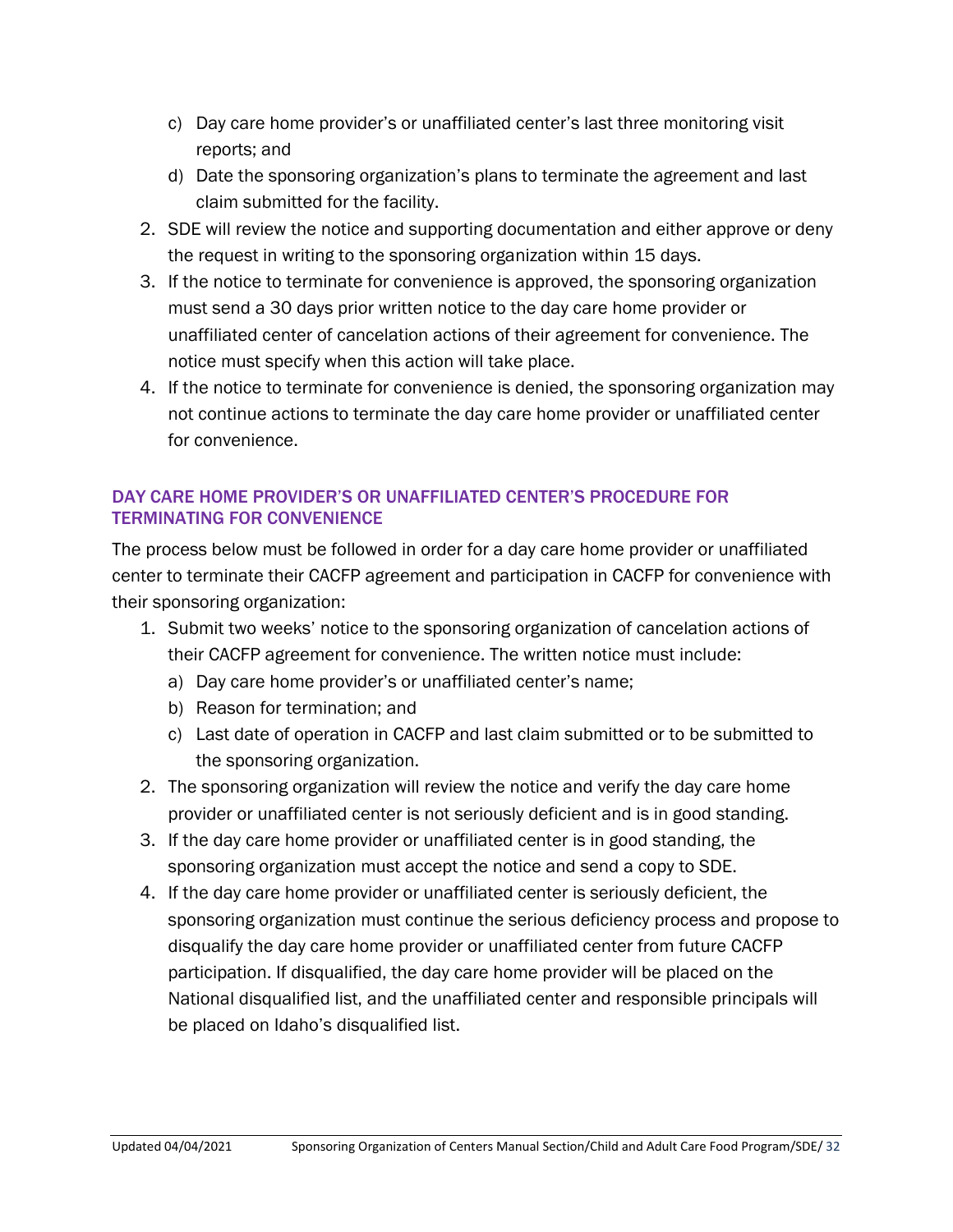#### TRANSFER POLICY FOR FAMILY DAY CARE HOMES, INDEPENDENT CENTERS OR UNAFFILIATED CENTERS

The procedure involves the transfer of either:

- 1. A family day care home provider or unaffiliated center from one sponsoring organization to another;
- 2. An independent center sponsored by SDE to an unaffiliated center sponsored by a sponsoring organization; or
- 3. An unaffiliated center sponsored by a sponsoring organization to an independent center sponsored by SDE.

A family day care home, unaffiliated center or independent center may transfer from one sponsor to another without a break in service if the following transfer procedure is followed.

- 1. A family day care home, unaffiliated center or independent center may change sponsorship only once in a 12 month period. An exception may apply if a sponsoring organization agreement with SDE is terminated for cause or convenience.
- 2. A family day care home, unaffiliated center or independent center may not be enrolled with two different sponsoring organizations or SDE and a sponsoring organization in the same month. A family day care home, unaffiliated center or independent center cannot receive a partial payment from two different sponsoring organizations or from SDE and a sponsoring organization for the same month.
- 3. A family day care home, unaffiliated center or independent center needs to notify their current sponsoring organization or SDE at least two weeks in advance if they wish to transfer. The receiving sponsoring organization or SDE must confirm that a family day care home, unaffiliated center or independent center is in good standing with the current sponsoring organization or SDE before adding the transferred family day care home, unaffiliated center or independent center to their sponsorship. Sponsoring organizations only: Upon completion of the pre-approval visit by the new sponsoring organization, the name of the transferring provider or unaffiliated center must be submitted to the SDE.
- 4. The family day care home, unaffiliated center or independent center becomes eligible to participate and can be reimbursed on the CACFP with the new sponsoring organization or SDE on the date the family day care home, unaffiliated center or independent center is approved by the SDE in MyIdahoCNP site/provider application.
- 5. The CACFP meal reimbursement is paid at the same rate for all sponsoring organizations and SDE. All sponsoring organizations and SDE will require the family day care home, unaffiliated center or independent center to attend training.
- 6. All sponsoring organizations and SDE will require the family day care home, unaffiliated center or independent center to maintain daily menu, meal counts, and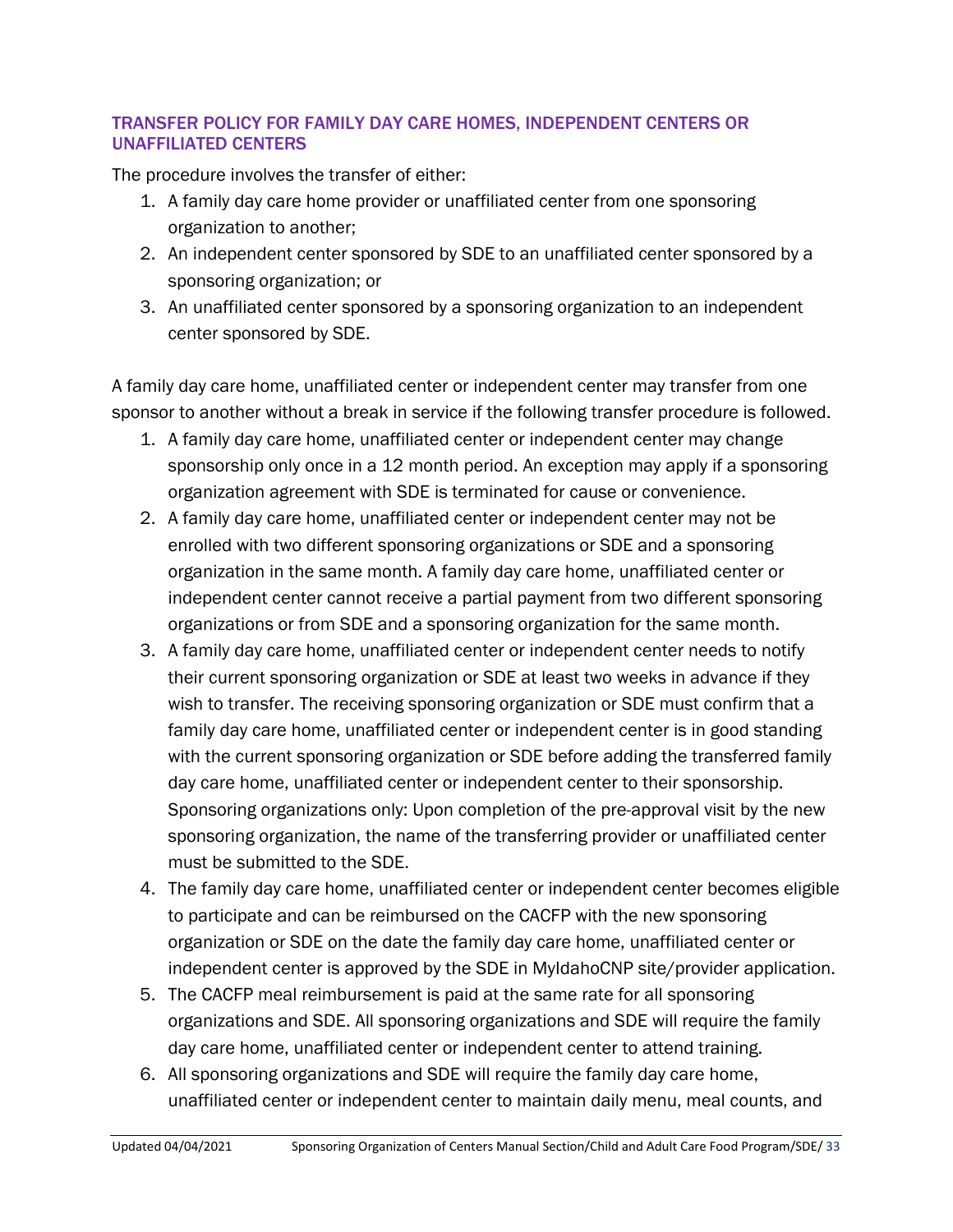enrollment and attendance records. In addition, the sponsoring organization and SDE will make meal disallowances when records are not current or accurate.

7. All sponsoring organizations must disburse meal reimbursement to facilities within 5 working days of receipt from the SDE.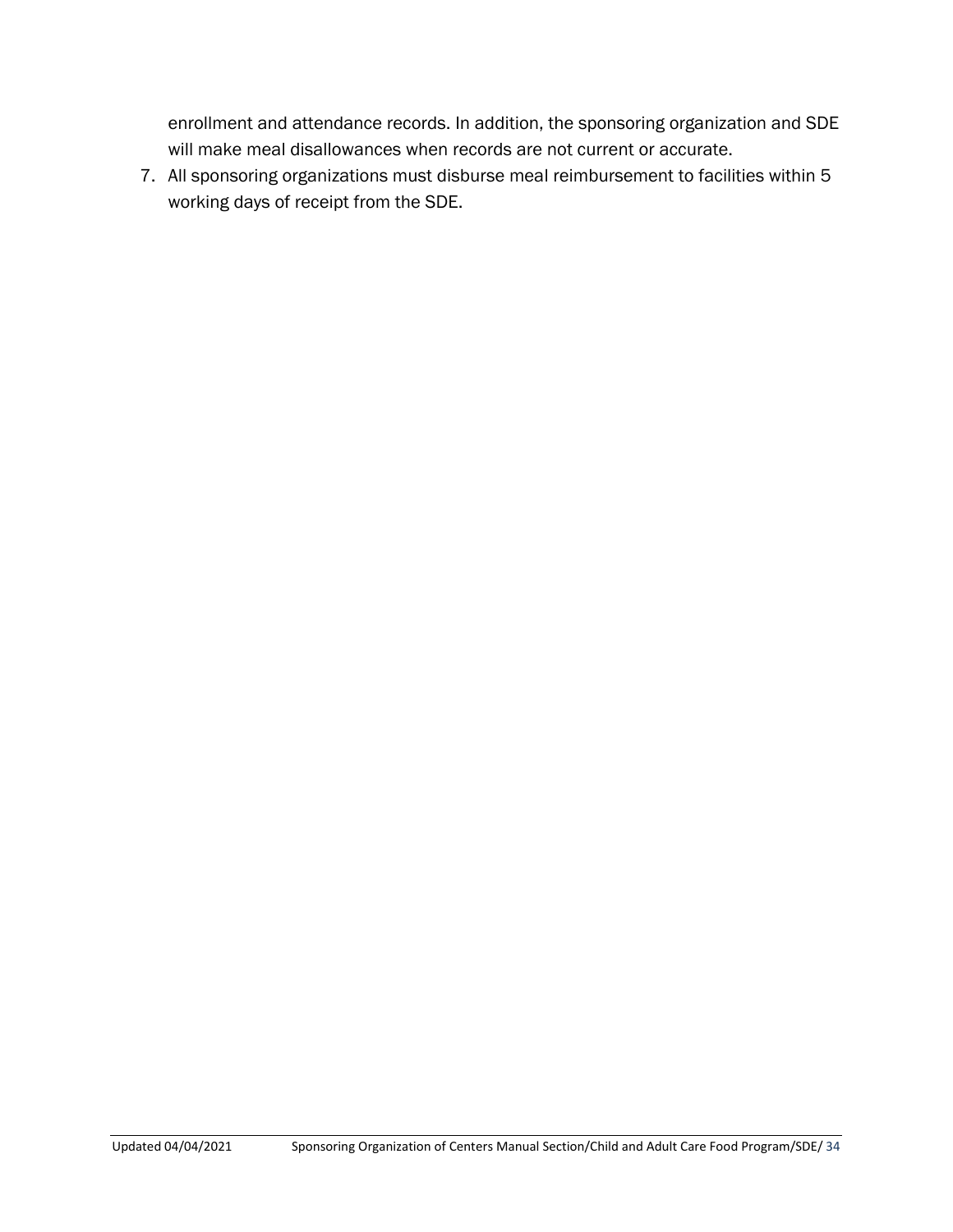## <span id="page-34-0"></span>Center Provisions

Centers may participate in CACFP either as an Independent Center with the SDE or under the auspices of a sponsoring organization (SO) however, public and private nonprofit centers shall not be eligible to participate in CACFP under a for-profit sponsoring organization.

An eligible center may be a child care center, At-risk afterschool care center, emergency shelter, outside-school-hours care center, or adult day care center. Any unaffiliated centers to the sponsoring organization must enter into an agreement with the sponsoring organization. Centers, with the exception of for-profit centers, must be public or have tax exempt status under the Internal Revenue Code of 1986.

All centers shall meet the below requirements including Head Start program centers.

#### **LICENSING**

Child care centers must have Federal, State, or local licensing to provide day care services to children in Idaho. Child care centers, which are complying with applicable procedures to renew licensing or approval, may participate in CACFP during the renewal process, unless the SDE has information that indicates that renewal will be denied. If licensing is not available, a child care center may participate if it demonstrates compliance with the CACFP child care standards provided in the Application Process and Annual Update section of this manual.

#### NON-TRADITIONAL CENTERS EXEMPT FROM LICENSING REQUIREMENTS

CACFP regulations do not require At-risk afterschool care centers, outside school hours care centers (OSHCCs), or emergency shelters to be licensed; however, they must meet State or local health and safety standards [7 CFR 226.6 (d)(1)]. Please refer to the Application Process and Annual Update section of this manual for more information on Idaho health and safety standard documentation requirements.

#### REIMBURSABLE MEALS AND SNACKS

Each center participating in CACFP shall claim only the meal types specified in its SDE approved site application in MyIdahoCNP as per the meal pattern requirements specified in the Meal Pattern Requirements section in this manual and in 7 CFR 226.20.

Centers must serve one or more of the following meal types— breakfast; lunch; supper; and snack. Reimbursement must not be claimed for more than two meals and one snack or one meal and two snacks provided daily to each participant.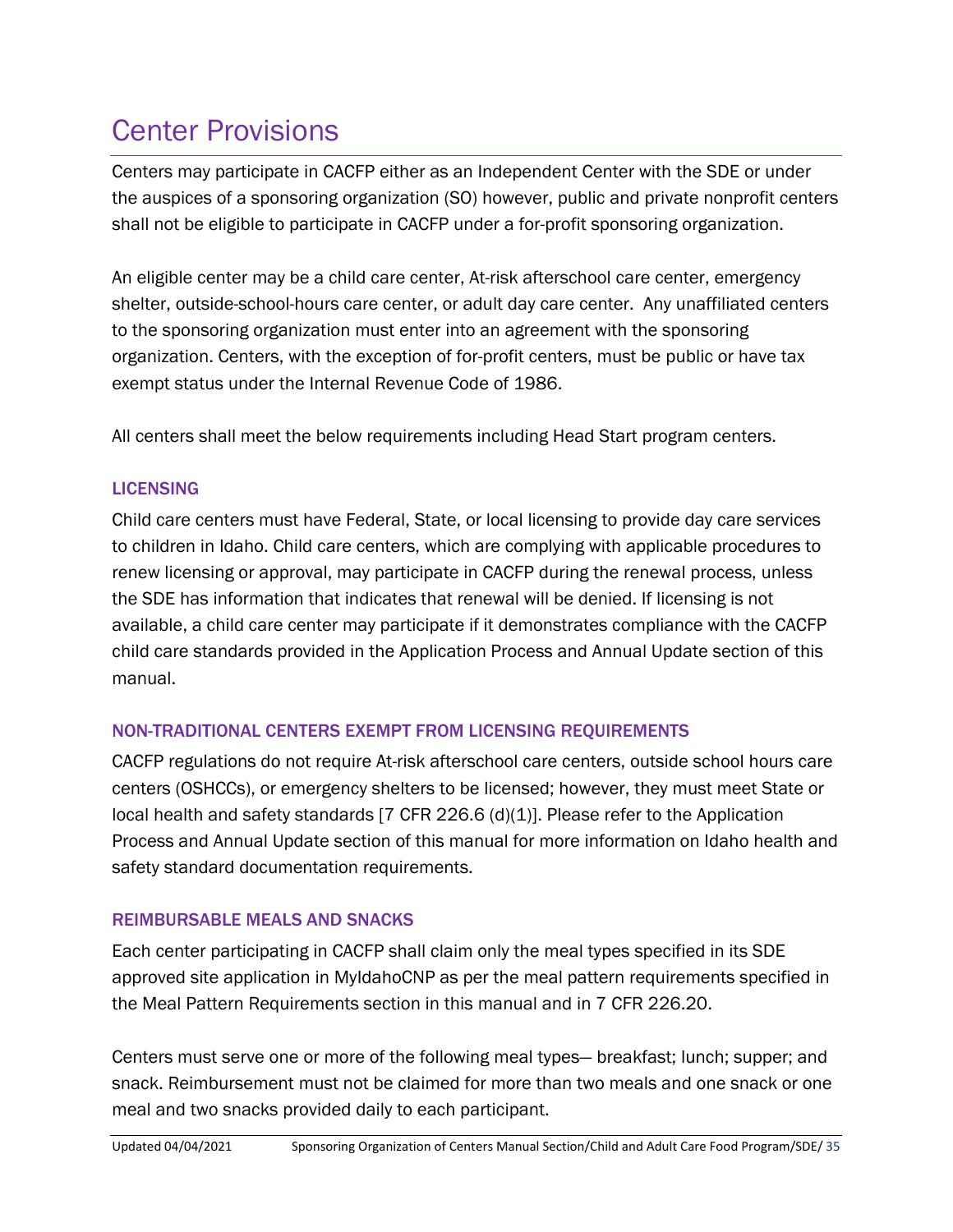For-profit child care centers may not claim reimbursement for meals served to children in any month in which less than 25 percent of the children in care (enrolled or licensed capacity, whichever is less) were eligible for free or reduced-price meals or were title XX beneficiaries. However, children who only receive At-risk afterschool snacks and/or At-risk afterschool meals must not be included in this percentage.

In centers that only operate the At-risk afterschool care program, reimbursement may only be claimed for one meal and one snack per participant per day.

A child care center with preschool children may also be approved to serve a snack to school age children participating in an eligible At-risk afterschool care program meeting the requirements of 7 CFR 226.17(a), provided that the limit of two meals, and one snack, or one meal and two snacks, per child per day is not exceeded. The afterschool program must be distinct from its day care program for preschool children,

A child care center with preschool children may also be approved to serve a breakfast, snack, and supper to school-age children participating in an outside-school-hours care program meeting the criteria of 7 CFR 226.19(b) that is distinct from its day care program for preschool-age children. SDE may authorize the service of lunch to such participating children who attend a school that does not offer a lunch program, provided that the limit of two meals and one snack, or one meal and two snacks, per child per day is not exceeded.

**Emergency shelters** may be approved to claim up to either:

- a) Three reimbursable meals: breakfast, lunch, and supper, or
- b) Two meals and one snack to each child, each day.

Only meals served in congregate meal settings are eligible for reimbursement. Meals which are consumed in private family quarters in an emergency shelter are not reimbursable.

## FOOD SERVICE VENDOR AGREEMENT

A center may utilize existing school food service (SFA) facilities or obtain meals from a school food service facility. The center must have a written food service vendor agreement between the center and SFA. The center shall maintain responsibility for CACFP requirements as outlined in this section. For more information on food service vendor agreements please see the Food Service Contract section of this manual.

## ENROLLMENT AND PARTICIPANT ELIGIBILITY RECORDS

Child care centers shall collect and maintain documentation of the enrollment of each child,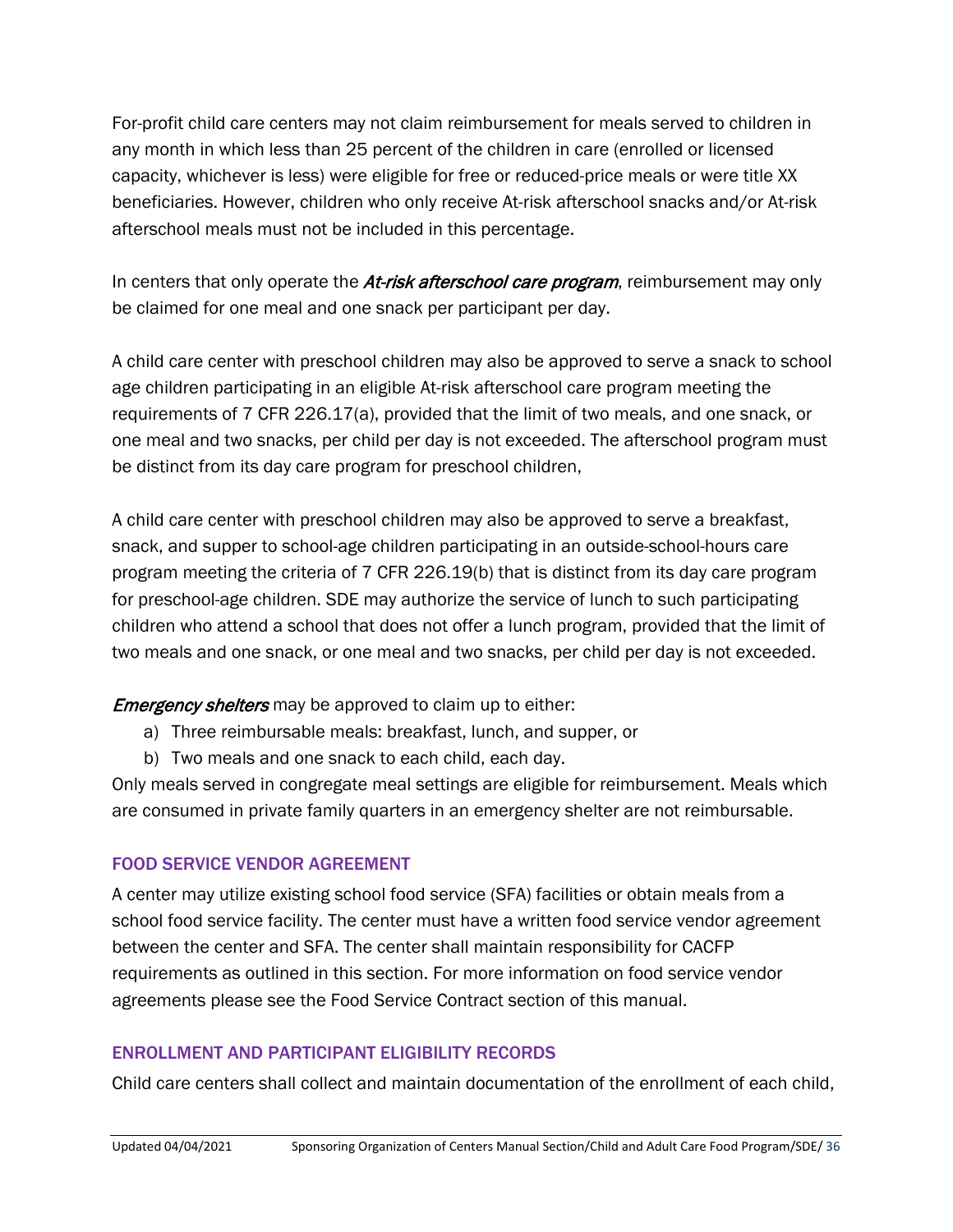including information used to determine eligibility for free and reduced-price meals in accordance with the Income Eligibility Forms section of this manual. In addition, Head Start participants need only have a Head Start statement of income eligibility or a statement of Head Start enrollment from an authorized Head Start representative, to be eligible for free meal benefits under the CACFP.

Documentation of enrollment must be updated annually, signed and dated by a parent or legal guardian, and include information on each child's normal days and hours of care and the meals normally received while in care. Enrollment documentation is not required for Atrisk afterschool care centers, emergency shelters and outside-school-hour centers.

#### DAILY ATTENDANCE RECORDS

Centers must maintain daily attendance records indicating the number of participants in attendance at the center. Idaho's licensing agency requires all child care centers and homes to maintain daily time in and out attendance records for each enrolled child. SDE and sponsoring organizations will use this documentation to verify claims monthly.

Head Start or qualified At-risk afterschool (see At-risk section in CACFP Manual) centers may record attendance as present/absent for part-day classrooms, which have a distinct beginning and ending, arrival and departure times are not routinely required. A record of each participant's presence or absence is sufficient. Any participant's deviations from the normal school day, such as late arrivals and early departures must be recorded with in/out times.

## DAILY TIME OF SERVICE MEAL COUNT RECORDS

Each center must maintain daily records of time of service meal counts by type (breakfast, lunch, supper, and snacks) served to participants, and to adults performing labor necessary to the food service. For all child care centers, emergency shelters, Head Start programs, outside-school-hours care centers, or adult day care centers, the meal counts must be maintained by each enrolled or participant's name.

## DETAILED MENUS AND MENU RECORDS

A centers detailed menus and menu records must be maintained to document compliance with the CACFP meal pattern. Please see the Menu Planning and Menu Record Requirement section of this manual for more information on how to complete these records.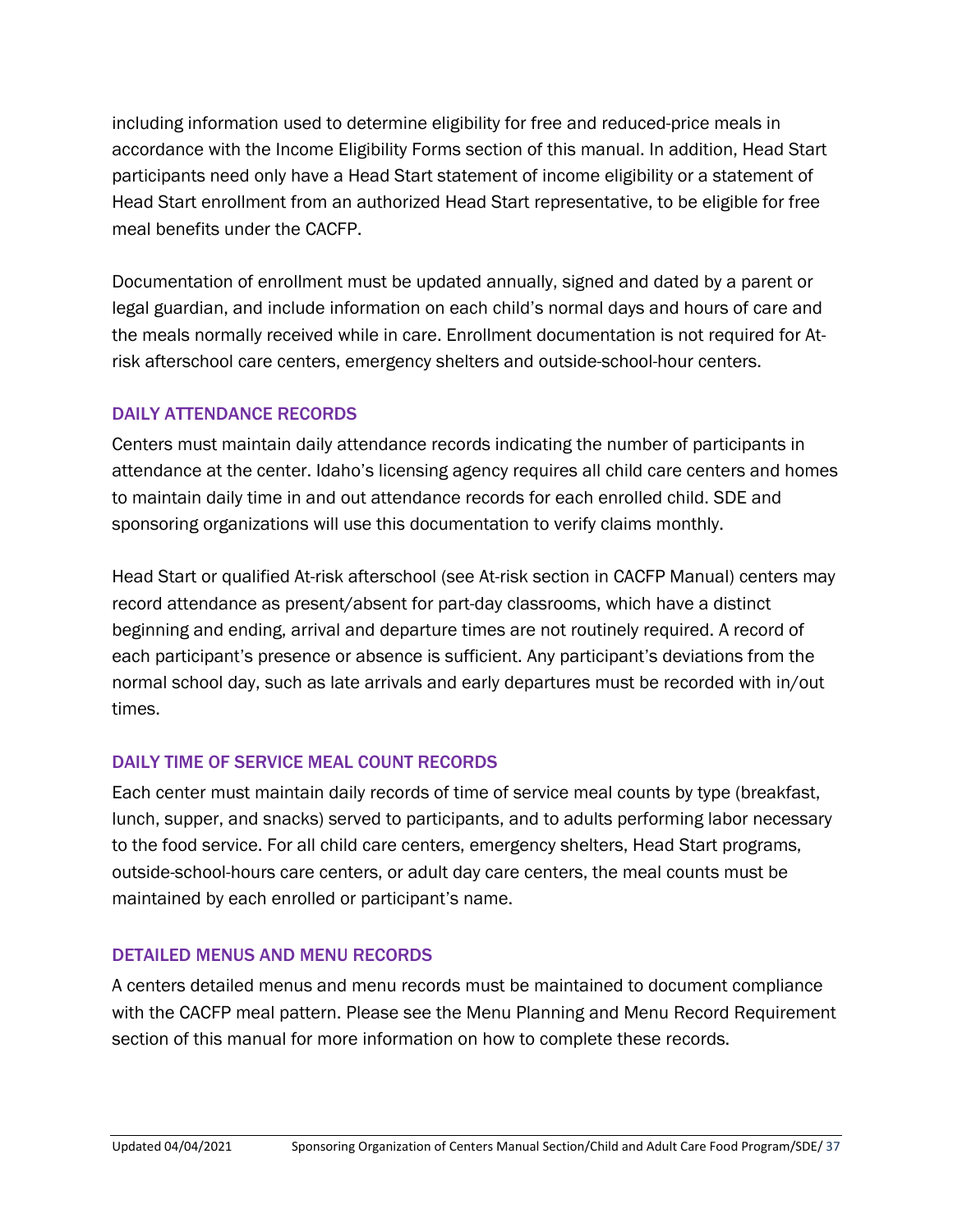#### **BUDGETS**

The SDE does not require facilities sponsored by sponsoring organizations to submit budgets to their sponsoring organization. The sponsoring organization is responsible for submitting a budget for the organization which includes expenses for all sponsored affiliated centers and program reimbursement for all centers affiliated or unaffiliated.

#### PROCUREMENT RECORDS

The SDE does not require facilities sponsored by sponsoring organizations to document procurement practices and submit such documentation to their sponsoring organization. The sponsoring organization is responsible for documenting all procurement practices for all sponsored affiliated centers.

#### TRAINING REQUIREMENTS

The sponsoring organization must provide training and technical assistance to new and renewing center key staff. In turn, centers must provide CACFP training prior to the center's participation in CACFP, and at least annually thereafter to all staff who are involved with CACFP operations and record keeping.

#### Key center staff required to complete SO new center and annual training is:

- 1. Center owner and/or director: and
- 2. Program contact if different from owner or director;
- 3. If applicable, the financial or business manager

#### Center staff that must be trained prior to starting duties in CACFP and at least annually thereafter includes:

- 1. Cooks and Assistant Cooks;
- 2. Teachers and Assistant Teachers who supervise meals;
- 3. Staff who develop and plan menus;
- 4. Administrative staff who:
	- a) Income Eligibility Forms;
	- b) Develops the monthly enrollment eligibility roster; and
	- c) Distributes and collects enrollment information and Infant Feeding Benefit Notification Forms.
- 5. Administrative or clerical staff who compile monthly meal counts and complete reimbursement claims; and
- 6. Financial or business manager who develops the budget and completes the expenditure and revenue reports.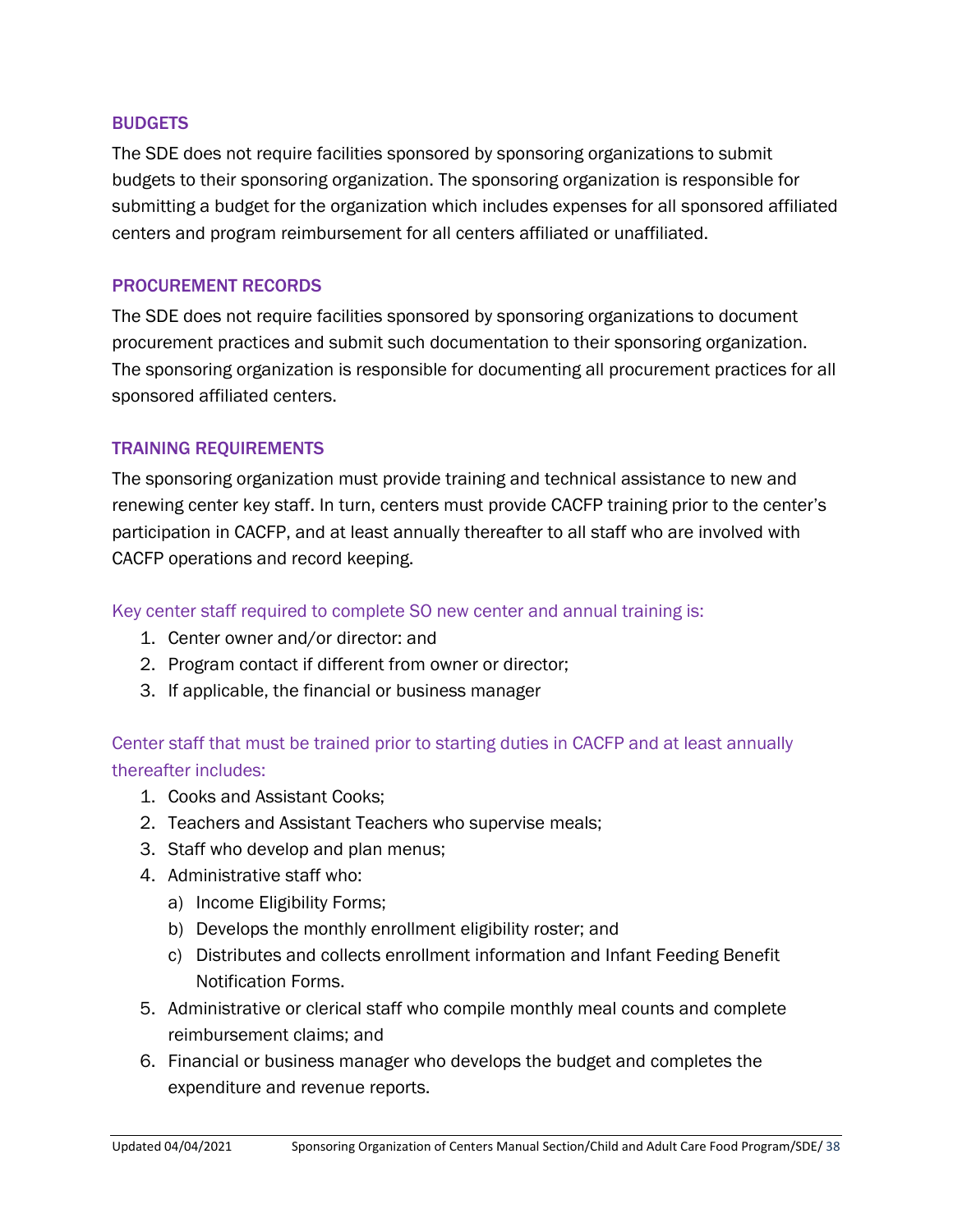#### Minimum training requirements established by SDE:

- 1. Meal pattern requirements for the ages of participants;
- 2. Serving sizes for the different age groups;
- 3. How to serve meals to participants;
- 4. How and when to take meal counts;
- 5. How and when to record attendance;
- 6. Menu planning;
- 7. How to complete and use menu production records to plan and prepare meals;
- 8. How to ensure meals provided by vendors meet CACFP requirements;
- 9. Meal service styles (family, cafeteria, combination style);
- 10.Sanitation and kitchen safety requirements;
- 11.How to approve Income Eligibility Forms;
- 12.How to complete the monthly enrollment eligibility roster;
- 13. Civil rights requirements (must be provided to all center staff);
- 14.Accommodating children with special dietary needs;
- 15.25% certification for For-Profit organizations; and
- 16.Monitoring and training requirements.

Child care centers with infants in care, the following are required training topics:

- 1. Infant Feeding Benefit Notification Form;
- 2. Meal pattern requirements for infants;
- 3. Recording daily menu requirements for infants;
- 4. How and when to record meal count for infants; and
- 5. Creditable foods in infant meals.

#### Recommended training topics for CACFP staff include:

- 1. Encouraging healthy eating habits;
- 2. How to incorporate more whole grain foods, vegetables and fruits into menus;
- 3. Ways to encourage participant milk consumption; and
- 4. Developmentally appropriate physical activities for young children.

#### Training Documentation

All training must be documented with the following:

- 1. The date, time, and location of training;
- 2. The name of the trainer;
- 3. The topics covered;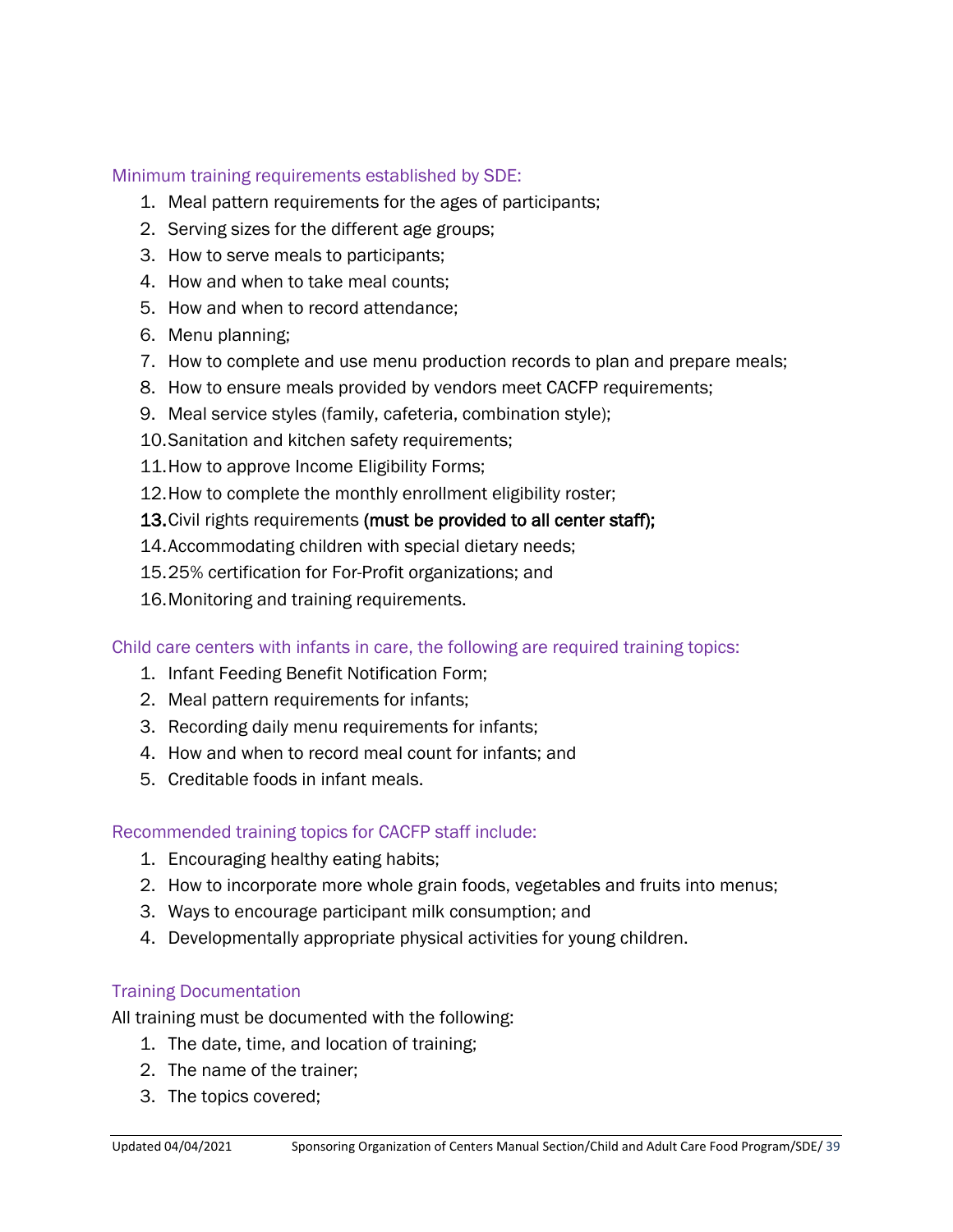- 4. The names, positions and signatures of staff in attendance; and
- 5. The training material(s) used.

Centers may use the CACFP Staff Training Form to document staff training or they may develop a form of their own. This form is located in MyIdahoCNP under download forms.

The SDE encourages centers to train staff more frequently than annually or on an ongoing basis. SDE periodically issues new or revised policies through Memoranda that may require additional training of the center's staff throughout the year.

To determine staff training needs, centers should review past training documentation, monitor a meal service, monitor record keeping, and read recent SDE Memoranda and correspondence. SDE may have videos and other training tools to assist centers with their internal CACFP training.

#### Training New Staff

In addition to annual training, all centers must have a procedure for training new staff on CACFP and civil rights requirements soon after they are hired and before they take responsibility for their CACFP duties. To provide adequate back-up, more than one staff person should be thoroughly trained in each CACFP function.

#### RECORD KEEPING REQUIREMENTS

Each center shall comply with the recordkeeping requirements established in 7 CFR 226.10(d), in paragraph (b) and in 226.15(e). Failure to maintain such records shall be grounds for the denial of reimbursement. SDE requires centers to maintain records for three years plus the current program year. SDE allows centers to maintain records either in hard copy or electronically. The records must be legible and available to SDE during CACFP reviews.

#### PARENT NOTIFICATION LETTER

If instructed by its sponsoring organization, a sponsored child care center must distribute to parents a copy of the sponsoring organization's notice to parents.

For more information specific to At-Risk Afterschool Centers, Outside-School-Hour Centers, or Adult Day Care Centers please refer to those sections in this manual.